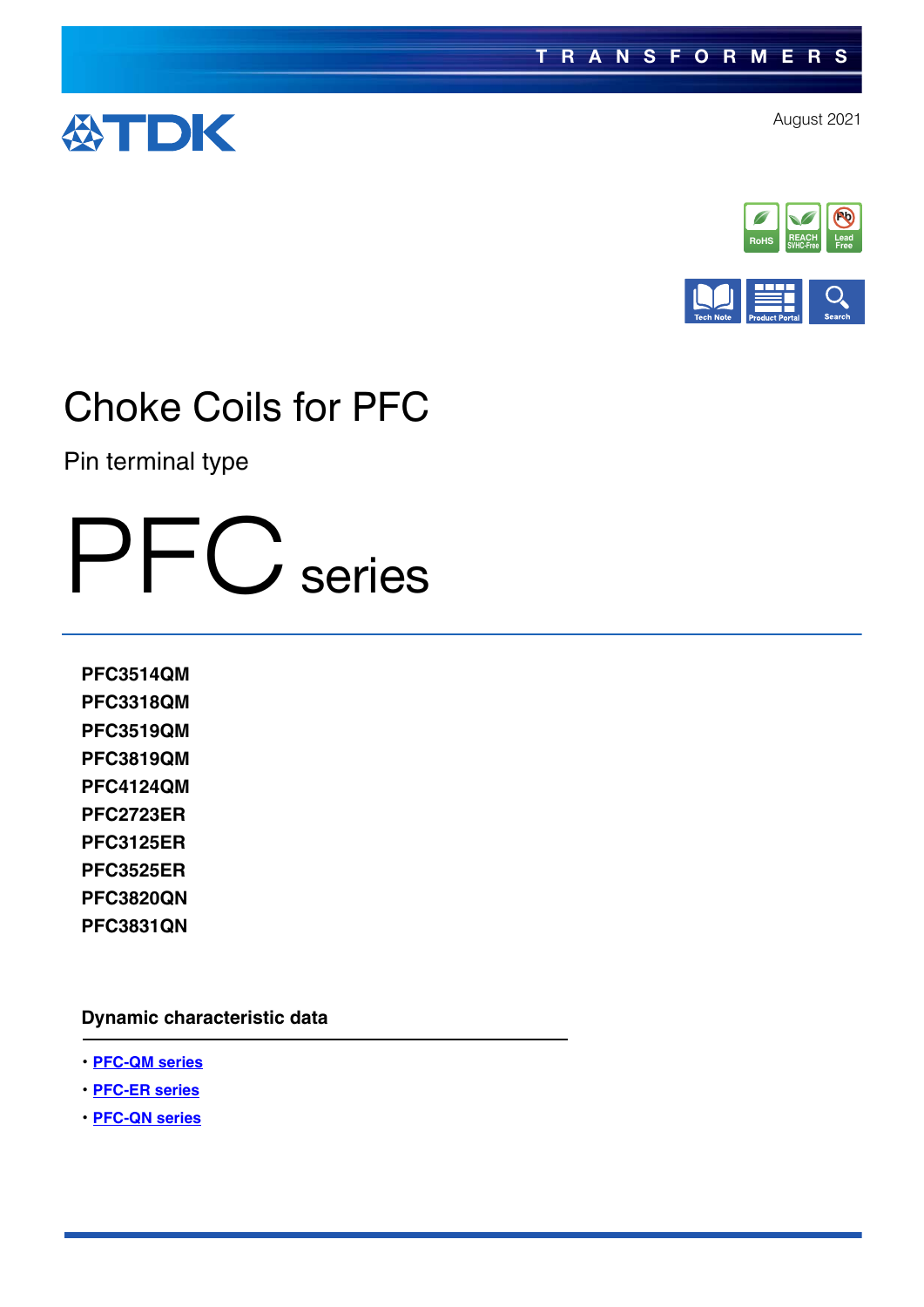### **An attention matter on use**

Please read this specifications before using this product by all means.

### **An attention matter on security**

I undertake use with this product, and it is paid attention enough, and please design an attention matter safely.

### **Attention on a design**

When designing the board, use our recommended hole diameter or pad.

 $\bigcirc$  Magnetic flux to leak out occurs. Please confirm it about influence of magnetic flux beforehand.

There is fear to cause false movement of machinery.

 $\bigcirc$  When designing the board, ensure a distance from the transformer in accordance with the applicable safety standards.

 $\bigcirc$  The product is not quakeproof structure. Accordingly please do not add vibration and a shock to it.

The product produces possibility to lose a function.

### **Attention on the handling**

 $\bigcirc$  Please do not use it when you let a product drop.

The product produces possibility to lose a function.

 $\bigcirc$  Be careful not to get injured because the tip of the terminal is sharpened by soldering.

- For storage, avoid dust, dust, fog, water droplets and direct sunlight. There is fear to cause false movement of machinery.
- $\bigcirc$  Do not use or store in an environment with gas corrosion (salt, acid, alkali, etc.). The product produces possibility to lose a function.

 $\bigcirc$  When mounting, do not apply excessive force to the product with metal tools or the like. The product produces possibility to lose a function.

## **Attention**

- The structure and number of turns (magnetic mounting) are determined in consideration of safety standards, power supply voltage, circuit drive conditions (drive frequency and maximum ON period), etc., so avoid using them outside the design conditions. There are destruction of a circuit part and fear of ignition.
- $\bigcirc$  The operating temperature and humidity ranges are determined in consideration of the characteristics of the components and the self-temperature rise, so please avoid using in a range exceeding this range.

There is a risk of burning or ignition.

Avoid using it in an environment where dust and dirt are likely to adhere.

There is a risk of cause a fire.

- The products listed on this specification sheet are intended for use in general electronic equipment (AV equipment, telecommunications equipment, home appliances, amusement equipment, computer equipment, personal equipment, office equipment, measurement equipment, industrial robots) under a normal operation and use condition.
- $\bigcirc$  The products are not designed or warranted to meet the requirements of the applications listed below, whose performance and/or quality require a more stringent level of safety or reliability, or whose failure, malfunction or trouble could cause serious damage to society, person or property.
- $\bigcirc$  Please note that we are not responsible for any damages caused by exceeding the scope and conditions of this specification or by using it for a specific purpose
- $\bigcirc$  If you exceed the scope and conditions of this specification, or plan to use it for a specific purpose, please contact us in advance.
- $\bigcirc$  We will discuss specifications other than those listed in this specification according to the customer's application.

#### (1) Aerospace/Aviation equipment

- (2)Transportation equipment (cars, electric trains, ships, etc.)
- (3) Medical equipment
- (4) Power-generation control equipment
- (5) Atomic energy-related equipment
- (6) Seabed equipmentapplications
- (7) Transportation control equipment

(8) Public information-processing equipment

- (9) Military equipment
- (10) Electric heating apparatus, burning equipment
- (11) Disaster prevention/crime prevention equipment
- (12) Safety equipment
- (13) Other applications that are not considered general-purpose applications

When designing your equipment even for general-purpose applications, you are kindly requested to take into consideration securing protection circuit/device or providing backup circuits in your equipment.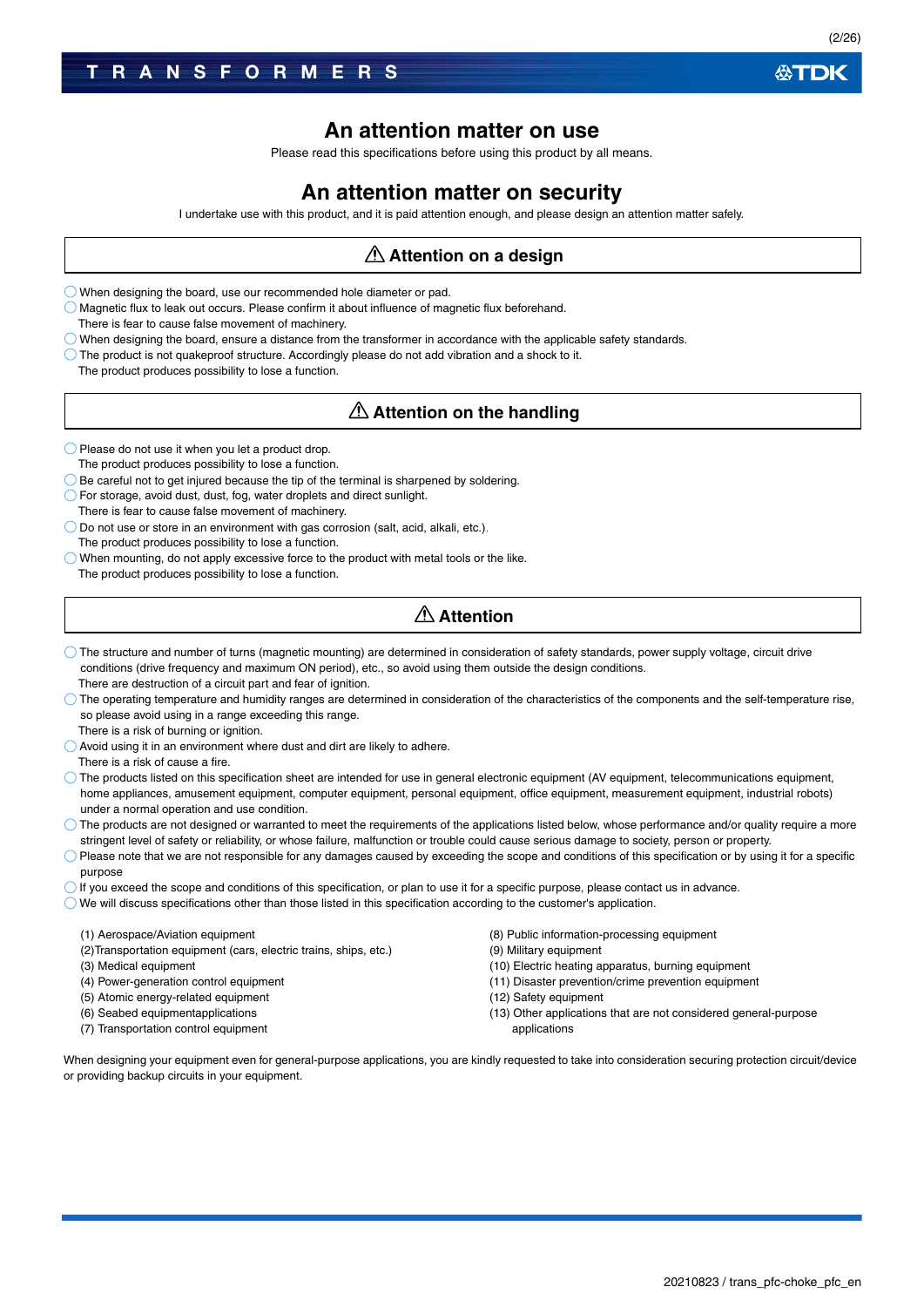### **TRANSFORMERS**

**公TDK** 

## **Choke Coils for PFC**

## **PFC series**

## Contents **Page**

| <b>PFC QM series</b>                                          |
|---------------------------------------------------------------|
|                                                               |
|                                                               |
|                                                               |
|                                                               |
|                                                               |
| <b>PFC ER series</b>                                          |
|                                                               |
|                                                               |
|                                                               |
| PFC QN series                                                 |
| PFC3820QN (Height from the board: 50mm Narrow floor space) 22 |
| PFC3831QN (Height from the board: 50mm Narrow floor space) 24 |
|                                                               |
|                                                               |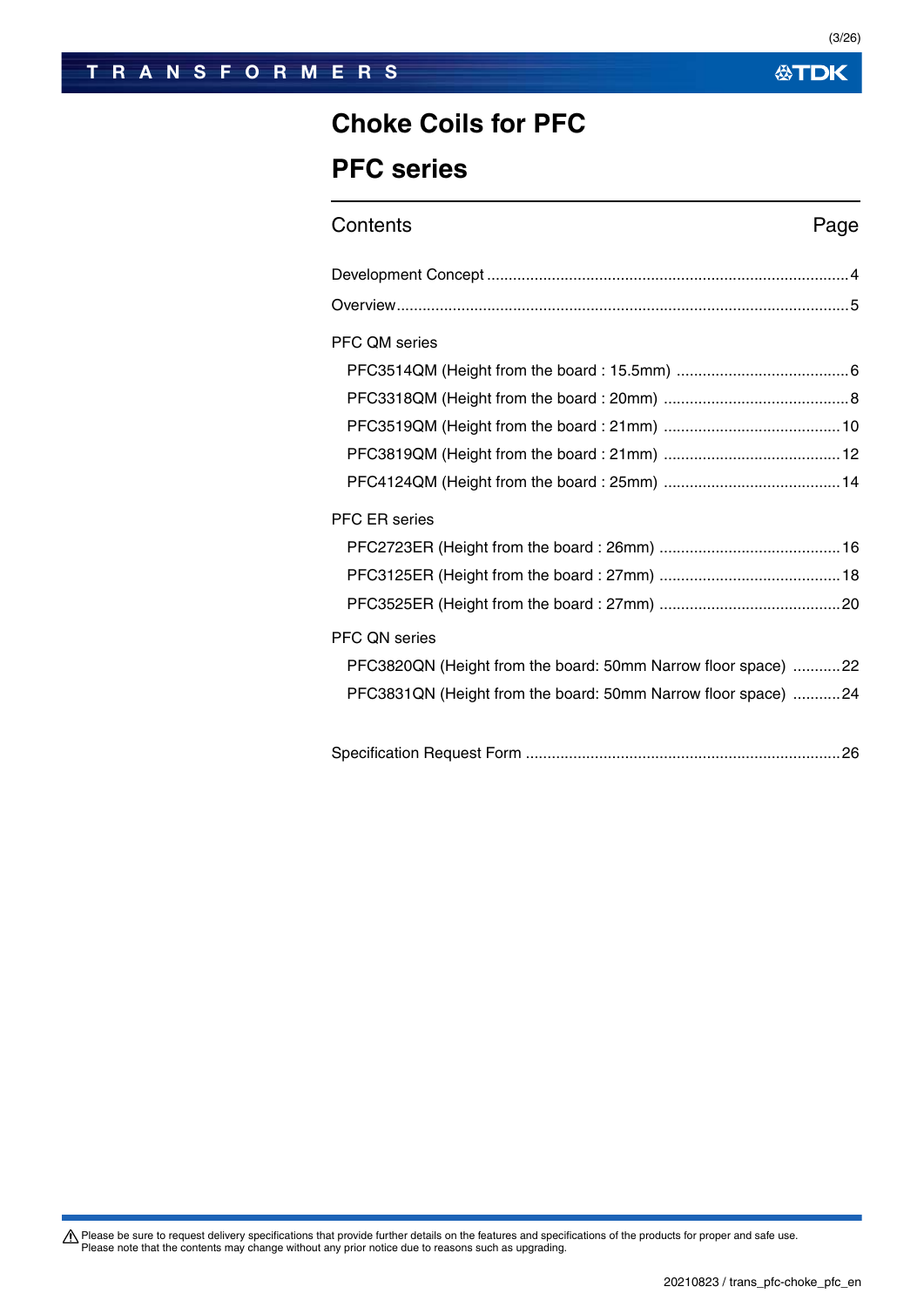### ∰TDK

## **Choke Coils for PFC**

**Pin terminal type**

# **Development Concept of the PFC series**

This is a power - factor improvement circuit for choke coils for smaller, thinner and narrow floor space in recent years electronic equipment.

### **MATERIAL**

Thanks to the development of an optimized core shape and materials, the choke coil has DC superimposition characteristics suitable for the design of various types of electronic devices.

Optimized materials have been selected, and at the same time the original core shape for PFC has been developed.

The product line-up has been expanded to cater for various types of electronic devices that need to become smaller, thinner and narrow floor space.

### **MANUFACTURING METHOD**

Since the PFC Series supports automatic winding, the product is of a high quality and can be manufactured stably.

It is designed to support automatic winding, which enables a remarkable reduction in the loss generated to achieve a proficient in manual winding until stable production.

In addition, the characteristic variations of the winding wire and creepage tape have largely been removed, stabilizing the transformer's characteristics.

### **COPTIMIZATION DESIGN**

While the existing line-up of standard products remains available, new products can also be manufactured to meet customers' requests. Using design tools developed with TDK's comprehensive know-how, high-precision design has been achieved in a short period of time.

- 1) For optimization design and high-quality stable production, customers can use a specification request form.
- If you provide the necessary information in the form, you will receive the optimization design in a short time.
- 2) TDK recommends design with a standard core gap (AL-value) for optimization and shorter trial and mass production lead time.

### **ENVIRONMENT**

The PFC series is RoHS directive-compliant product.

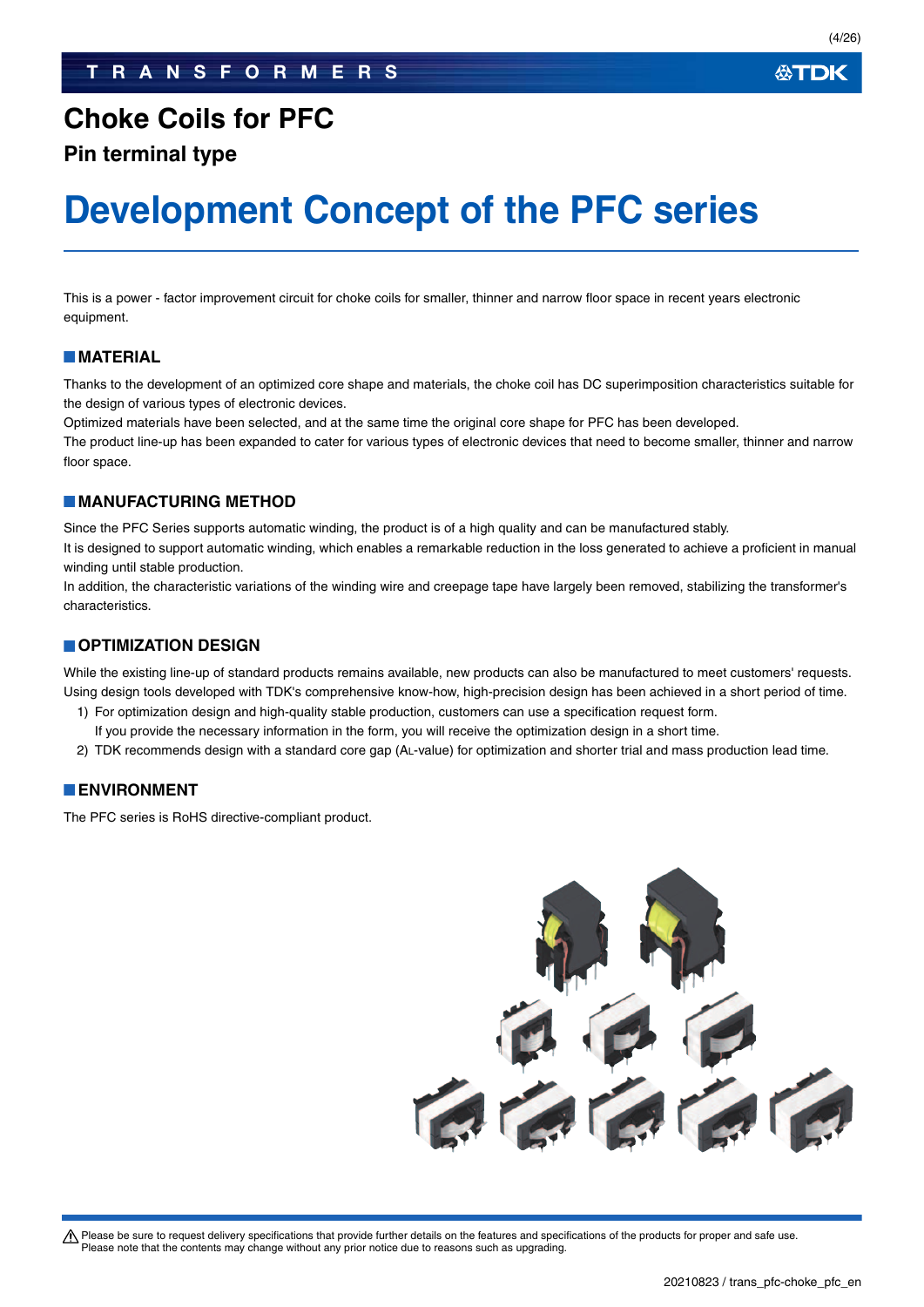**Pin terminal type**

# **Overview of the PFC series**

### **FEATURES**

○ A low height(15.5 to 27mm in height) and narrow floor space(QN type) are achieved. Large current is achieved in a small shape.

### **APPLICATION**

AV equipment, digital consumer electronics

### **PART NUMBER CONSTRUCTION**



\*<sup>1</sup> The rounded-off value.

### **OPERATING TEMPERATURE RANGE, PACKAGE QUANTITY, PRODUCT WEIGHT**

|                  |                                   | Temperature range               |                  |                     |  |
|------------------|-----------------------------------|---------------------------------|------------------|---------------------|--|
| <b>Type</b>      | <b>Operating</b><br>temperature*2 | <b>Storage</b><br>temperature*3 | Package quantity | Individual weight*4 |  |
|                  | (°C)                              | (°C)                            | (pieces/box)     | (g)                 |  |
| <b>PFC3514QM</b> | $-30$ to $+120$                   | $-40$ to $+80$                  | 175              | 40.0                |  |
| <b>PFC3318QM</b> | $-30$ to $+120$                   | $-40$ to $+80$                  | 140              | 27.6                |  |
| <b>PFC3519QM</b> | $-30$ to $+120$                   | $-40$ to $+80$                  | 140              | 50.3                |  |
| <b>PFC3819QM</b> | $-30$ to $+120$                   | $-40$ to $+80$                  | 100              | 60.5                |  |
| <b>PFC4124QM</b> | $-30$ to $+120$                   | $-40$ to $+80$                  | 90               | 91.9                |  |
| <b>PFC2723ER</b> | $-30$ to $+120$                   | $-40$ to $+80$                  | 150              | 34.1                |  |
| <b>PFC3125ER</b> | $-30$ to $+120$                   | $-40$ to $+80$                  | 120              | 49.7                |  |
| <b>PFC3525ER</b> | $-30$ to $+120$                   | $-40$ to $+80$                  | 120              | 57.3                |  |
| <b>PFC3820QN</b> | $-30$ to $+120$                   | $-40$ to $+80$                  | 105              | 71.9                |  |
| <b>PFC3831QN</b> | $-30$ to $+120$                   | $-40$ to $+80$                  | 63               | 115.3               |  |

\*<sup>2</sup> Operating temperature range includes self-temperature rise.

\*3 The Storage temperature range is for after the circuit board is mounted.

\*4 Typical weight.

RoHS Directive Compliant Product: See the following for more details.https://product.tdk.com/info/en/environment/rohs/index.html

∰TDK

A Please be sure to request delivery specifications that provide further details on the features and specifications of the products for proper and safe use. Please note that the contents may change without any prior notice due to reasons such as upgrading.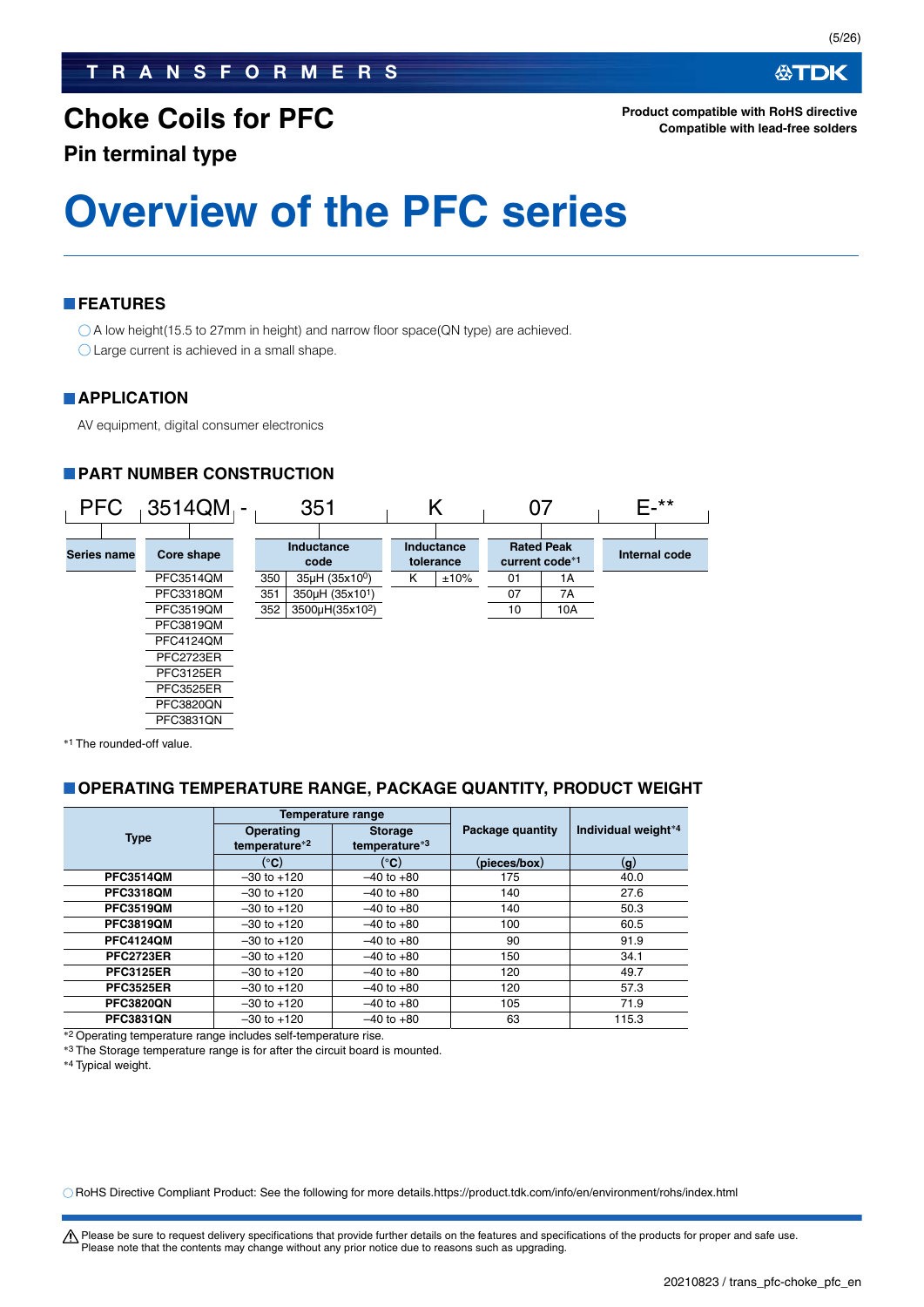(6/26)

# PFC QM series **PFC3514QM Type**

### **SHAPE & DIMENSIONS**





Dimensions in mm

**RECOMMENDED LAND PATTERN CIRCUIT DIAGRAM** 



Dimensions in mm

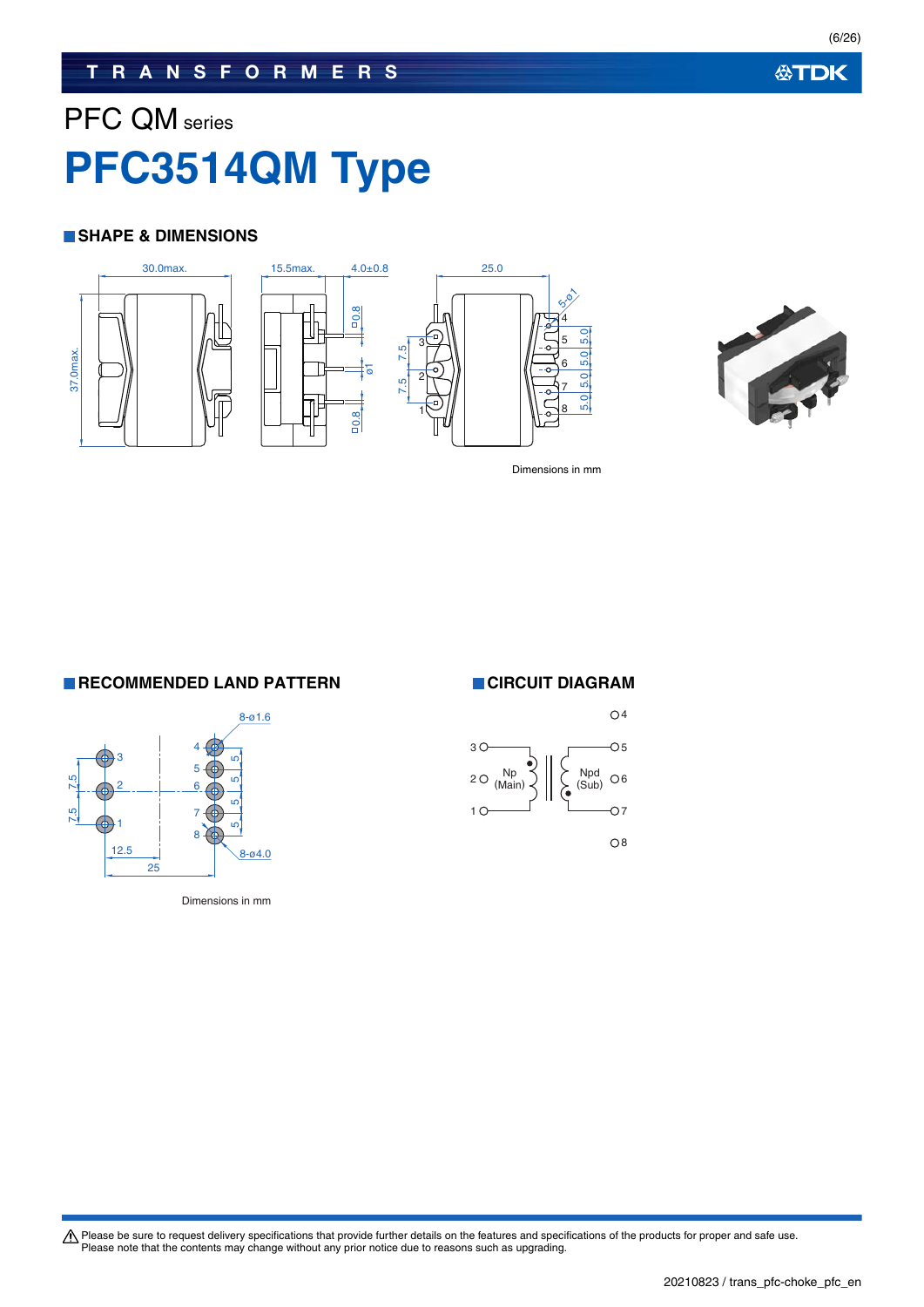# PFC QM series **PFC3514QM Type**

### **ELECTRICAL CHARACTERISTICS**

### **CHARACTERISTICS SPECIFICATION TABLE**

| <b>Part number</b>   | <b>Mount method</b> | Frequency<br>(kHz)<br>min. | <b>PFC</b><br>output power<br>(W) | Inductance<br>$(\mu H)$ | <b>Rated peek</b><br>current <sup>*1</sup><br>(A) | <b>Turn ratio</b><br>(Np/Npd) |
|----------------------|---------------------|----------------------------|-----------------------------------|-------------------------|---------------------------------------------------|-------------------------------|
| PFC3514QM-351K04B-00 | Through hole        | 65                         | 100                               | 350                     | 3.7                                               | 10.0                          |
| PFC3514QM-281K05B-00 | Through hole        | 65                         | 125                               | 280                     | 4.6                                               | 9.8                           |
| PFC3514QM-231K06B-00 | Through hole        | 65                         | 150                               | 230                     | 5.5                                               | 9.6                           |

#### ○ Measurement equipment**<sup>2</sup>**

| Measurement item        | Product No.    | Manufacturer          |
|-------------------------|----------------|-----------------------|
| Inductance              | 4284A          | Keysight Technologies |
| DC bias characteristics | 4284A + 42841A | Keysight Technologies |

\*1 The rated peak current is the peak value of the triangular wave current flowing through the PFC coil.

2 Equivalent measurement equipment may be used.

### **INDUCTANCE CHANGE VS. DC BIAS CHARACTERISTICS GRAPH (100°C)**

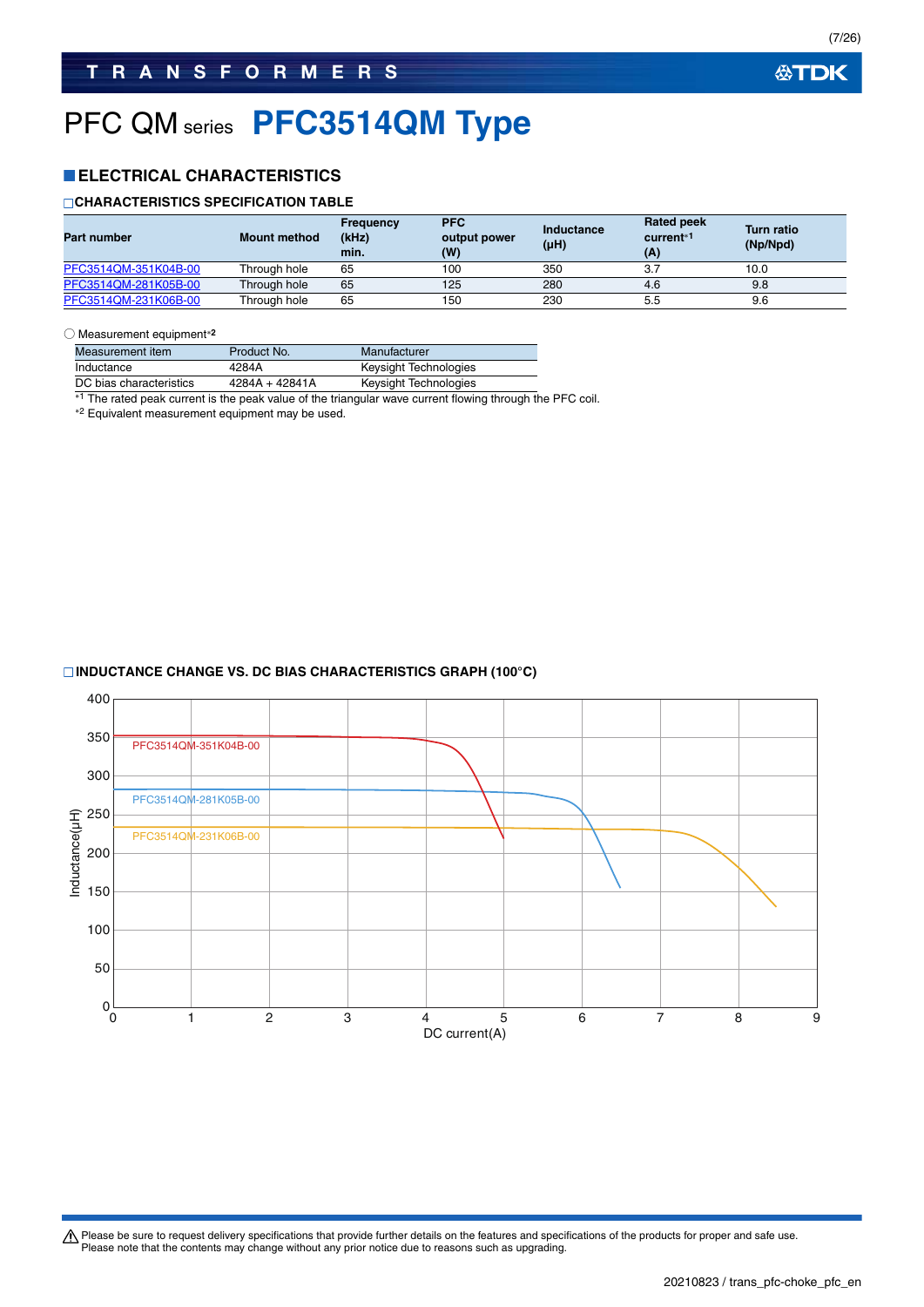## **TRANSFORMERS**

# PFC QM series **PFC3318QM Type**

### **SHAPE & DIMENSIONS**









Dimensions in mm

**RECOMMENDED LAND PATTERN CIRCUIT DIAGRAM** 



Dimensions in mm

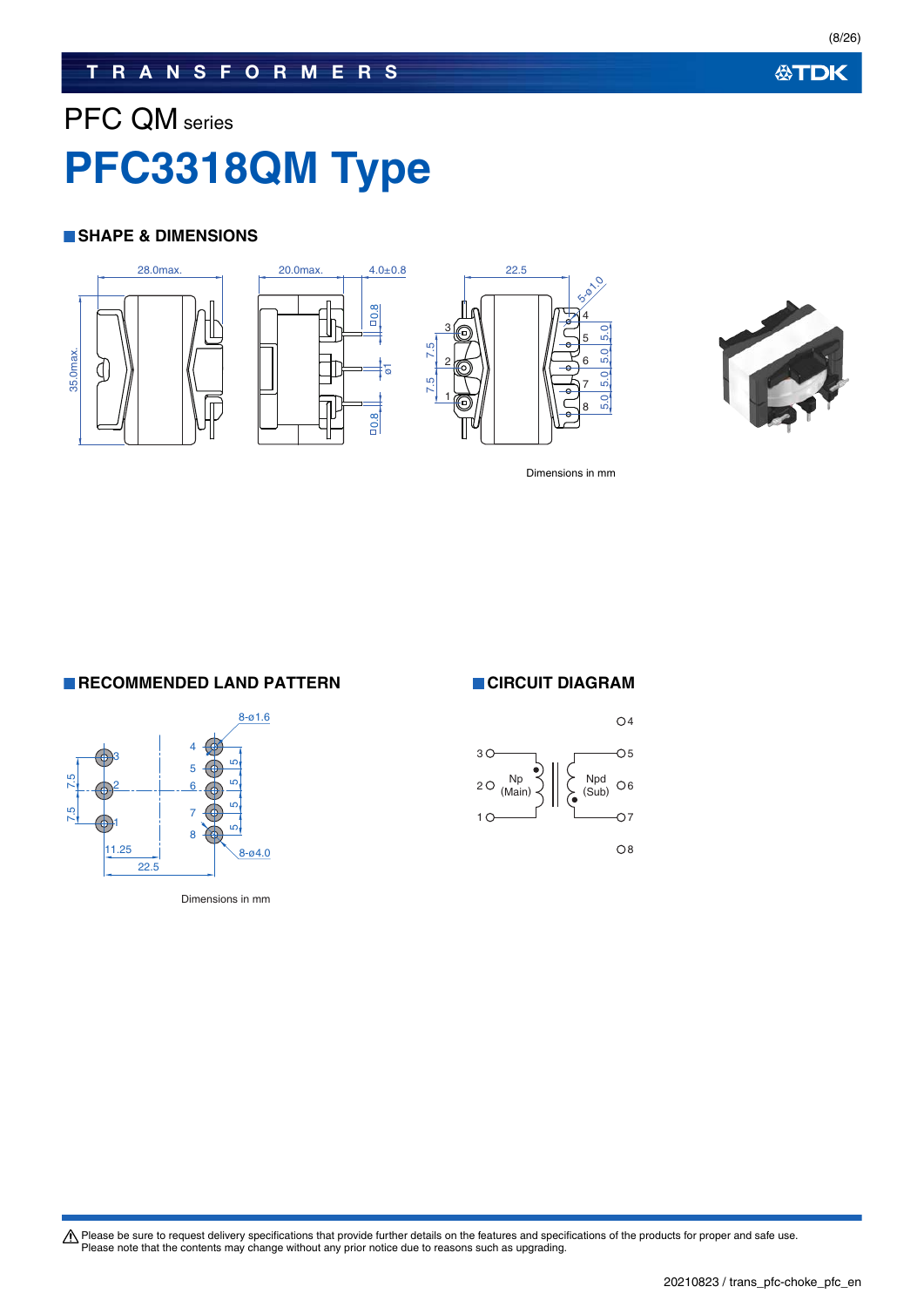# PFC QM series **PFC3318QM Type**

### **ELECTRICAL CHARACTERISTICS**

### **CHARACTERISTICS SPECIFICATION TABLE**

| <b>Part number</b>   | <b>Mount method</b> | Frequency<br>(kHz)<br>min. | <b>PFC</b><br>output power<br>(W) | Inductance<br>(µH) | <b>Rated peek</b><br>current <sup>*1</sup><br>(A) | <b>Turn ratio</b><br>(Np/Npd) |
|----------------------|---------------------|----------------------------|-----------------------------------|--------------------|---------------------------------------------------|-------------------------------|
| PFC3318QM-601K03B-00 | Through hole        | 50                         | 75                                | 600                | 2.8                                               | 9.0                           |
| PFC3318QM-601K03E-00 | Through hole        | 50                         | 75                                | 600                | 2.8                                               | 9.6                           |
| PFC3318QM-451K04B-00 | Through hole        | 50                         | 100                               | 450                |                                                   | 9.0                           |

#### ○ Measurement equipment**<sup>2</sup>**

| Measurement item        | Product No.      | Manufacturer          |
|-------------------------|------------------|-----------------------|
| Inductance              | 4284A            | Keysight Technologies |
| DC bias characteristics | $4284A + 42841A$ | Keysight Technologies |

\*1 The rated peak current is the peak value of the triangular wave current flowing through the PFC coil.

2 Equivalent measurement equipment may be used.

### **INDUCTANCE CHANGE VS. DC BIAS CHARACTERISTICS GRAPH (100°C)**

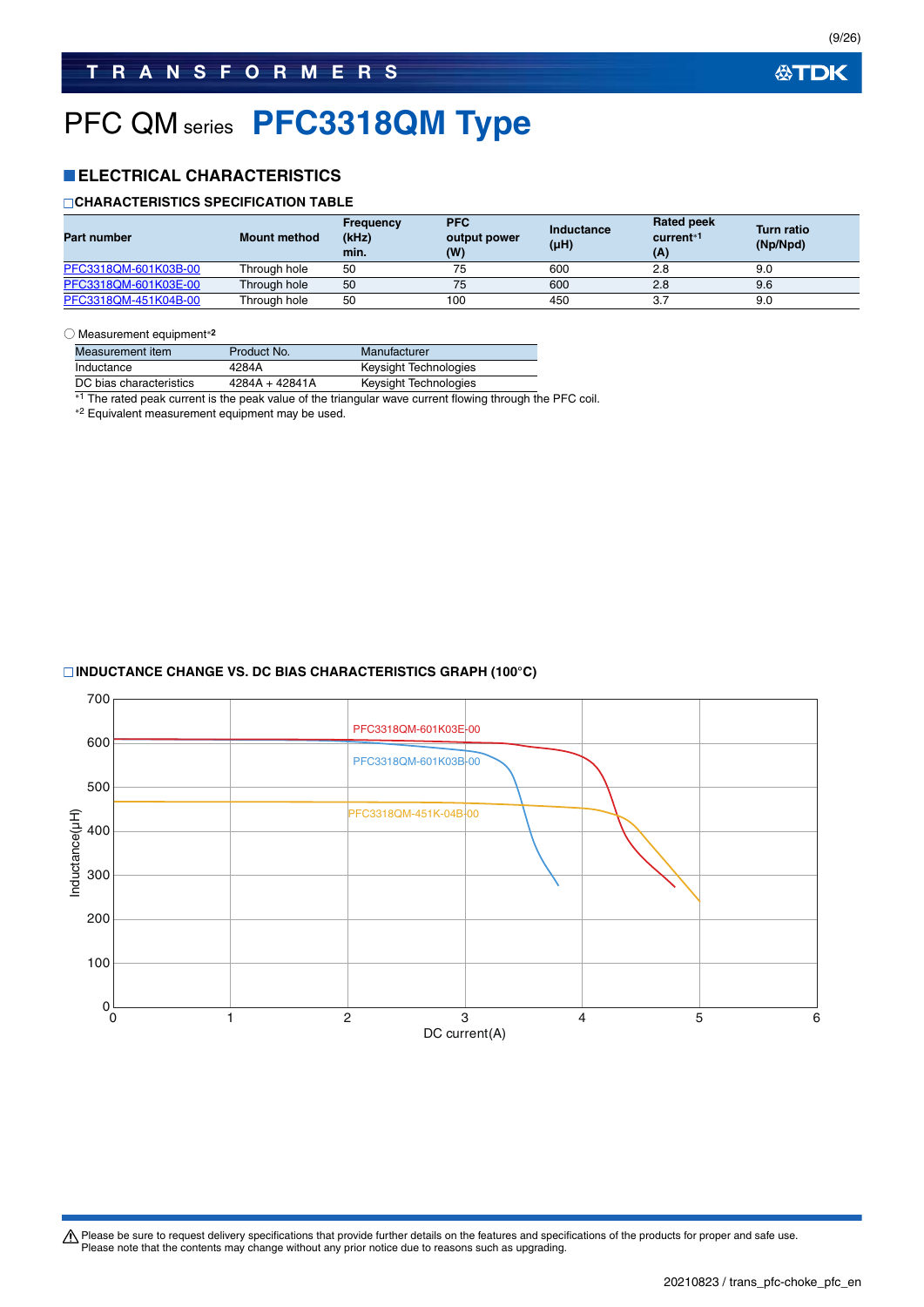### **TRANSFORMERS**

# PFC QM series **PFC3519QM Type**

### **SHAPE & DIMENSIONS**









Dimensions in mm

**RECOMMENDED LAND PATTERN CIRCUIT DIAGRAM** 



Dimensions in mm

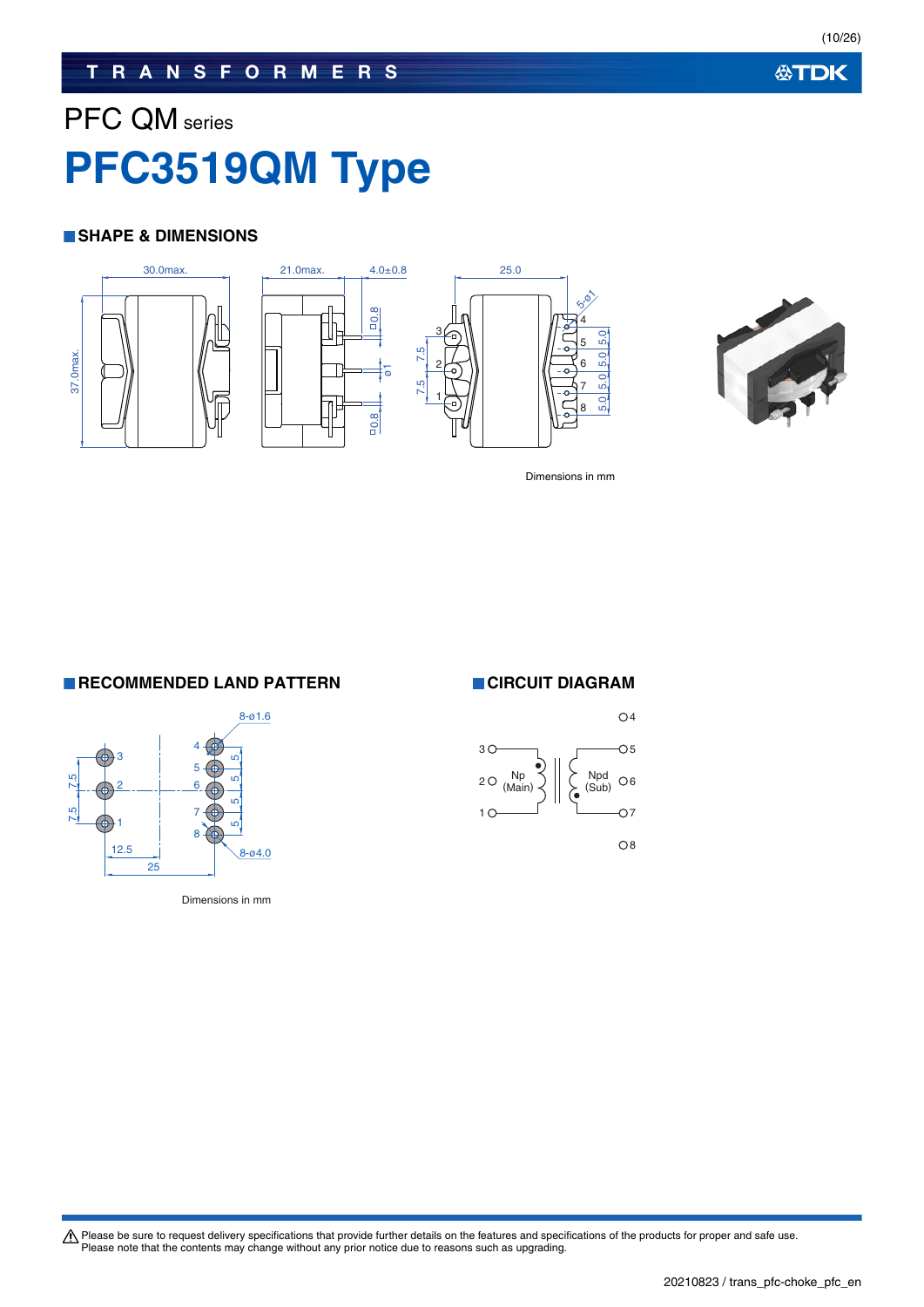# PFC QM series **PFC3519QM Type**

### **ELECTRICAL CHARACTERISTICS**

### **CHARACTERISTICS SPECIFICATION TABLE**

| <b>Part number</b>   | <b>Mount method</b> | Frequency<br>(kHz)<br>min. | <b>PFC</b><br>output power<br>(W) | Inductance<br>$(\mu H)$ | <b>Rated peek</b><br>current <sup>*1</sup><br>(A) | <b>Turn ratio</b><br>(Np/Npd) |
|----------------------|---------------------|----------------------------|-----------------------------------|-------------------------|---------------------------------------------------|-------------------------------|
| PFC3519QM-451K04E-00 | Through hole        | 50                         | 100                               | 450                     | 3.7                                               |                               |
| PFC3519QM-301K06B-50 | Through hole        | 50                         | 150                               | 300                     | 5.5                                               | 9.8                           |
| PFC3519QM-231K07B-50 | Through hole        | 50                         | 200                               | 230                     | 7.4                                               | 9.6                           |

#### ○ Measurement equipment**<sup>2</sup>**

| Measurement item        | Product No.      | Manufacturer          |
|-------------------------|------------------|-----------------------|
| Inductance              | 4284A            | Keysight Technologies |
| DC bias characteristics | $4284A + 42841A$ | Keysight Technologies |

\*1 The rated peak current is the peak value of the triangular wave current flowing through the PFC coil.

2 Equivalent measurement equipment may be used.

### **INDUCTANCE CHANGE VS. DC BIAS CHARACTERISTICS GRAPH (100°C)**

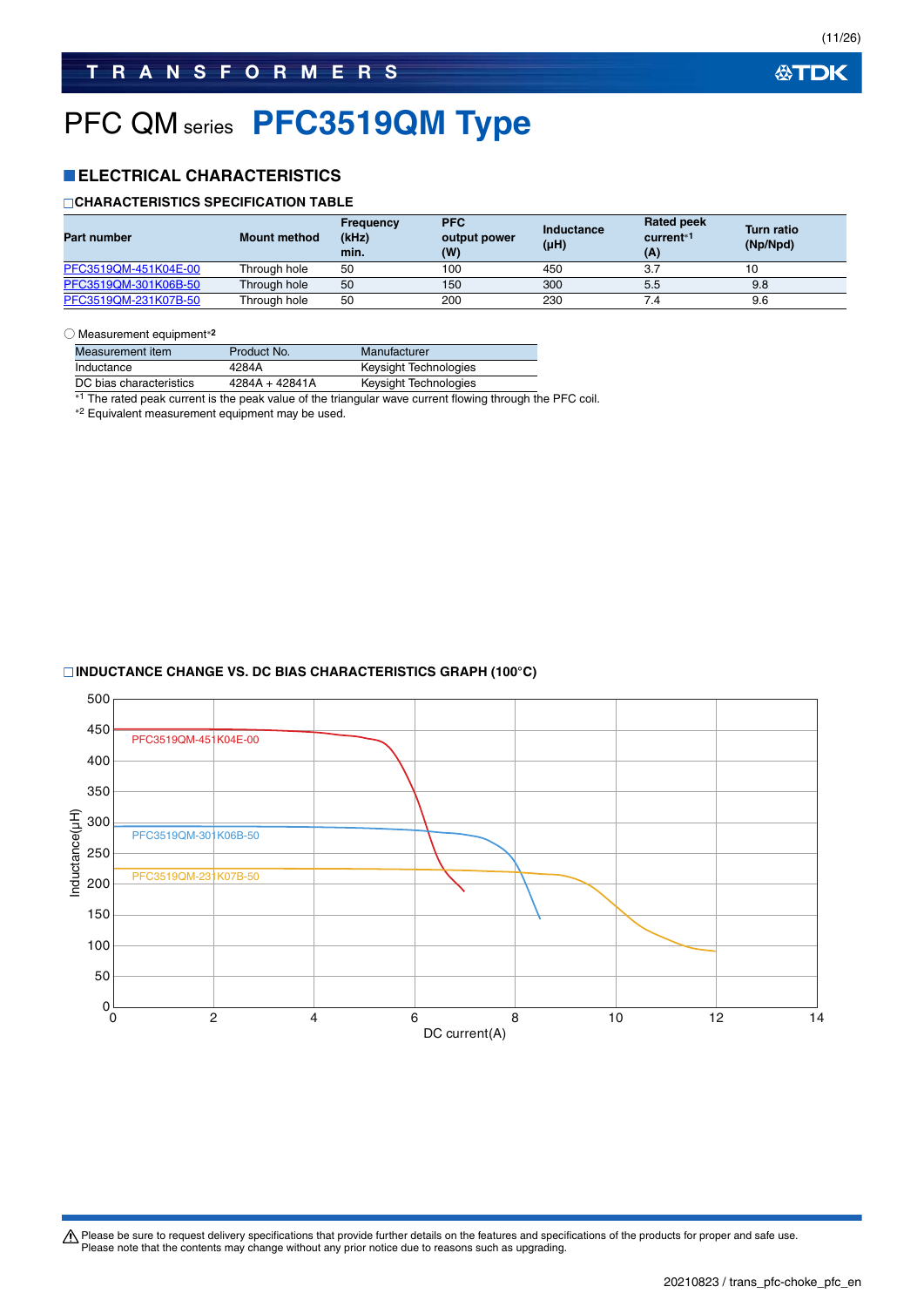### **TRANSFORMERS**

# PFC QM series **PFC3819QM Type**

### **SHAPE & DIMENSIONS**







Dimensions in mm

5.0 5.0 5.0 5.0

**RECOMMENDED LAND PATTERN CIRCUIT DIAGRAM** 



Dimensions in mm

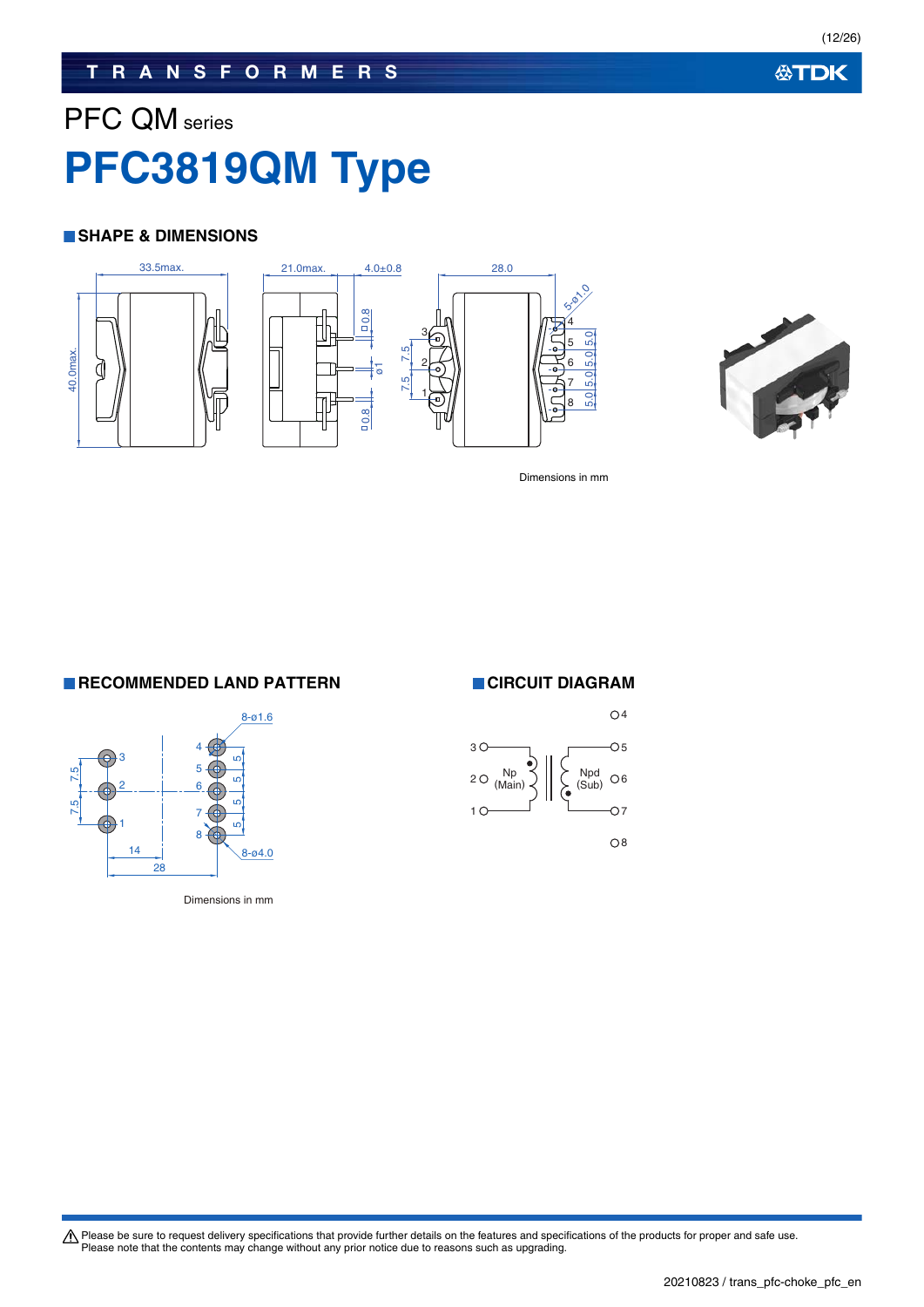# PFC QM series **PFC3819QM Type**

### **ELECTRICAL CHARACTERISTICS**

### **CHARACTERISTICS SPECIFICATION TABLE**

| <b>Part number</b>   | <b>Mount method</b> | <b>Frequency</b><br>(kHz)<br>min. | <b>PFC</b><br>output power<br>(W) | Inductance<br>$(\mu H)$ | <b>Rated peek</b><br>current <sup>*1</sup><br>(A) | <b>Turn ratio</b><br>(Np/Npd) |
|----------------------|---------------------|-----------------------------------|-----------------------------------|-------------------------|---------------------------------------------------|-------------------------------|
| PFC3819QM-301K06E-50 | Through hole        | 50                                | 150                               | 300                     | 5.5                                               | 9.8                           |
| PFC3819QM-231K07D-50 | Through hole        | 50                                | 200                               | 230                     | 7.4                                               | 9.6                           |
| PFC3819QM-181K09B-50 | Through hole        | 50                                | 250                               | 180                     | 8.8                                               | 9.5                           |
| PFC3819QM-151K11B-00 | Through hole        | 50                                | 300                               | 150                     | 11.1                                              | 9.8                           |

○ Measurement equipment**<sup>2</sup>**

| Measurement item        | Product No.    | Manufacturer          |
|-------------------------|----------------|-----------------------|
| Inductance              | 4284A          | Keysight Technologies |
| DC bias characteristics | 4284A + 42841A | Keysight Technologies |

<sup>\*1</sup> The rated peak current is the peak value of the triangular wave current flowing through the PFC coil.

2 Equivalent measurement equipment may be used.

### **INDUCTANCE CHANGE VS. DC BIAS CHARACTERISTICS GRAPH (100°C)**

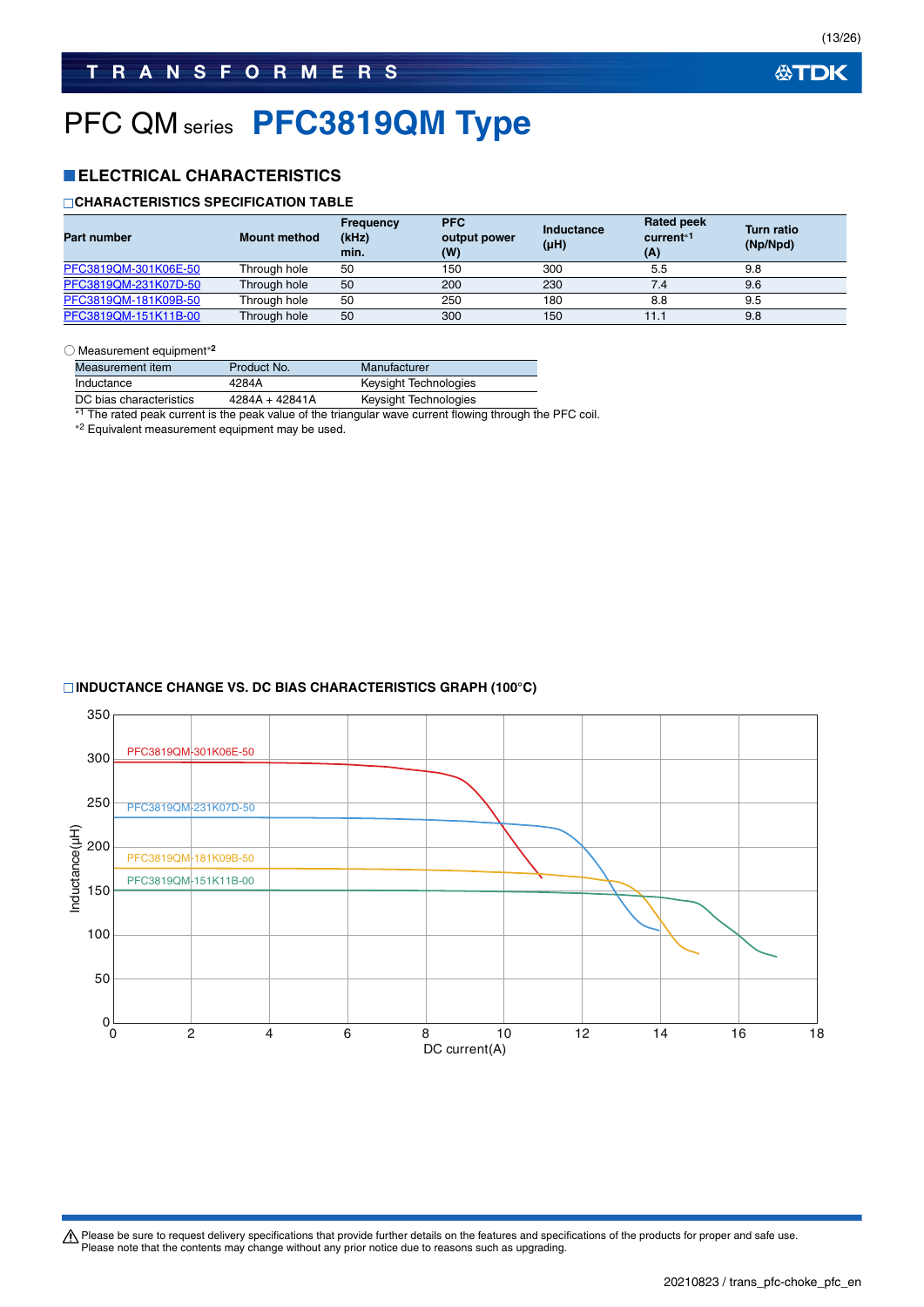### **TRANSFORMERS**

# PFC QM series **PFC4124QM Type**

### **SHAPE & DIMENSIONS**







Dimensions in mm

**RECOMMENDED LAND PATTERN CIRCUIT DIAGRAM** 



Dimensions in mm

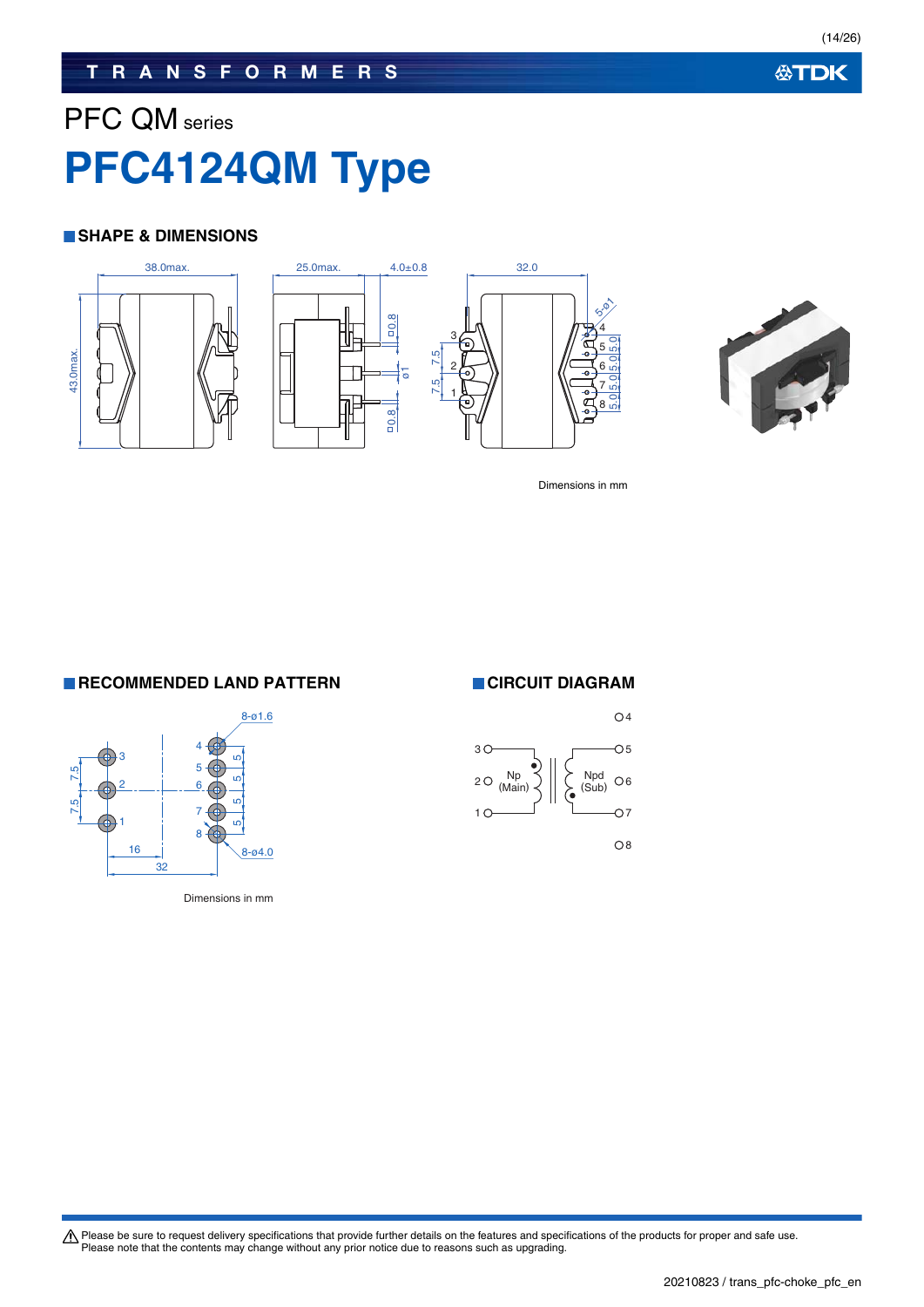# PFC QM series **PFC4124QM Type**

### **ELECTRICAL CHARACTERISTICS**

### **CHARACTERISTICS SPECIFICATION TABLE**

| Part number          | <b>Mount method</b> | <b>Frequency</b><br>(kHz)<br>min. | <b>PFC</b><br>output power<br>(W) | Inductance<br>$(\mu H)$ | <b>Rated peek</b><br>current <sup>*1</sup><br>(A) | <b>Turn ratio</b><br>(Np/Npd) |
|----------------------|---------------------|-----------------------------------|-----------------------------------|-------------------------|---------------------------------------------------|-------------------------------|
| PFC4124QM-181K09D-00 | Throuah hole        | 50                                | 250                               | 180                     | 8.8                                               | 9.5                           |
| PFC4124OM-151K11D-00 | Through hole        | 50                                | 300                               | 150                     | 11.1                                              | 9.8                           |

#### ○ Measurement equipment**<sup>2</sup>**

| Measurement item        | Product No.    | Manufacturer          |
|-------------------------|----------------|-----------------------|
| Inductance              | 4284A          | Keysight Technologies |
| DC bias characteristics | 4284A + 42841A | Keysight Technologies |

<sup>\*1</sup> The rated peak current is the peak value of the triangular wave current flowing through the PFC coil.

2 Equivalent measurement equipment may be used.

### **INDUCTANCE CHANGE VS. DC BIAS CHARACTERISTICS GRAPH (100°C)**

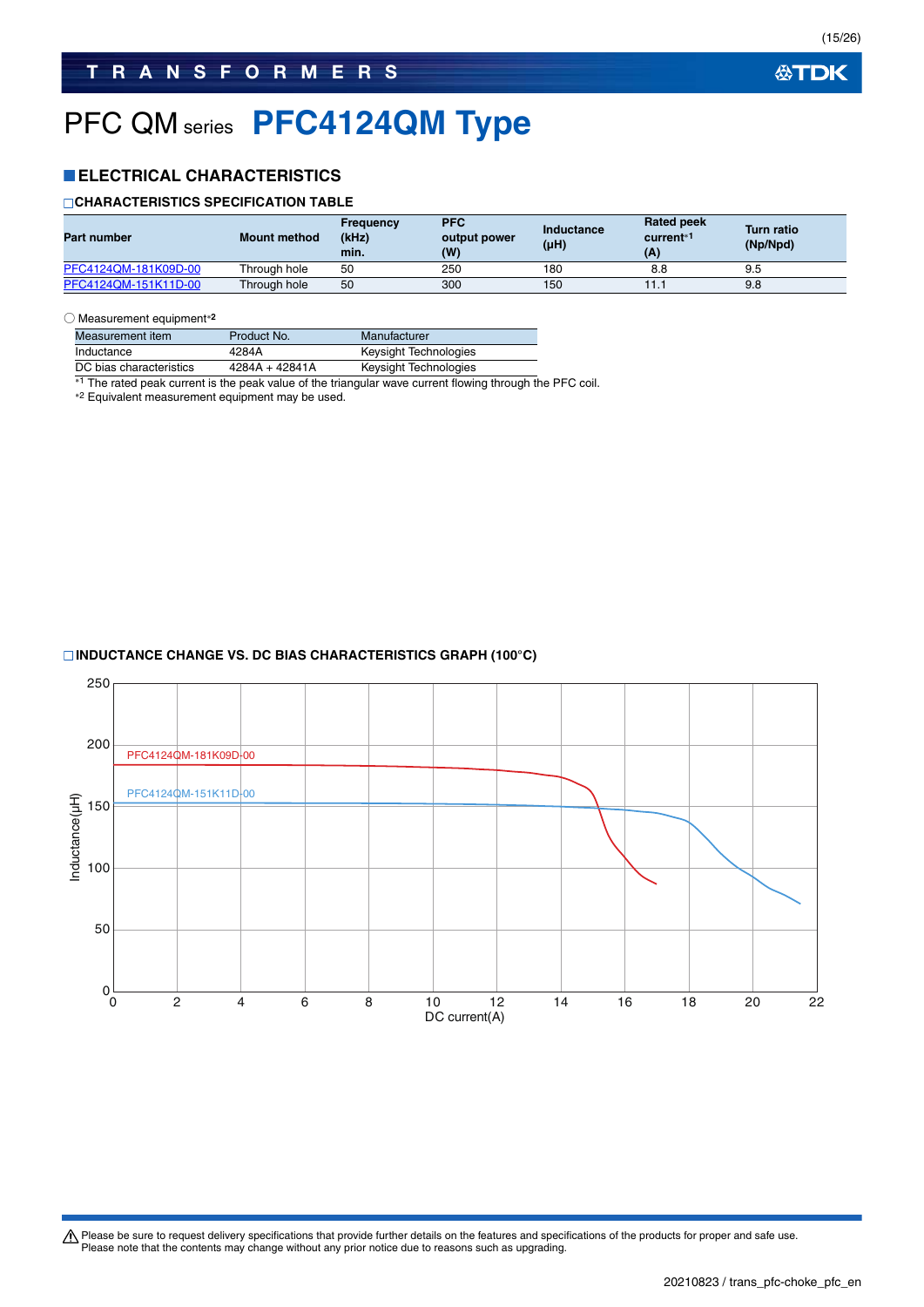## **TRANSFORMERS**

# PFC ER series **PFC2723ER Type**

### **SHAPE & DIMENSIONS**









Dimensions in mm

**RECOMMENDED LAND PATTERN CIRCUIT DIAGRAM** 



Dimensions in mm

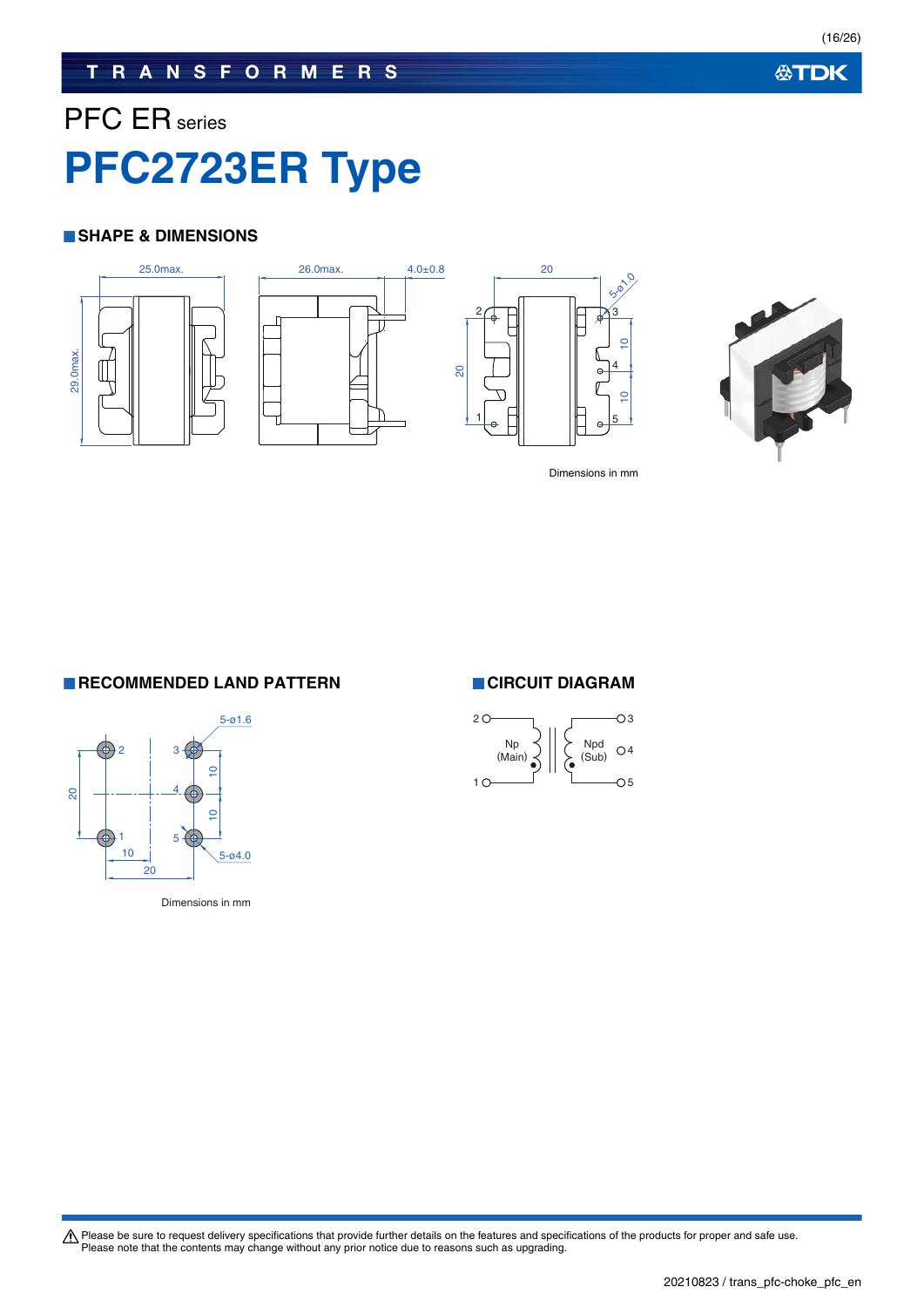# PFC ER series **PFC2723ER Type**

### **ELECTRICAL CHARACTERISTICS**

### **CHARACTERISTICS SPECIFICATION TABLE**

| <b>Part number</b>   | <b>Mount method</b> | Frequency<br>(kHz)<br>min. | <b>PFC</b><br>output power<br>(W) | Inductance<br>(µH) | <b>Rated peek</b><br>current <sup>*1</sup><br>(A) | <b>Turn ratio</b><br>(Np/Npd) |
|----------------------|---------------------|----------------------------|-----------------------------------|--------------------|---------------------------------------------------|-------------------------------|
| PFC2723ER-601K02B-00 | Through hole        | 50                         |                                   | 600                | 2.4                                               | 9.8                           |
| PFC2723ER-421K03B-50 | Through hole        | 50                         | 100                               | 420                | 3.4                                               | 10.8                          |

#### ○ Measurement equipment**<sup>2</sup>**

| Measurement item        | Product No.      | Manufacturer          |
|-------------------------|------------------|-----------------------|
| Inductance              | 4284A            | Keysight Technologies |
| DC bias characteristics | $4284A + 42841A$ | Keysight Technologies |

<sup>\*1</sup> The rated peak current is the peak value of the triangular wave current flowing through the PFC coil.

2 Equivalent measurement equipment may be used.

### **INDUCTANCE CHANGE VS. DC BIAS CHARACTERISTICS GRAPH (100°C)**

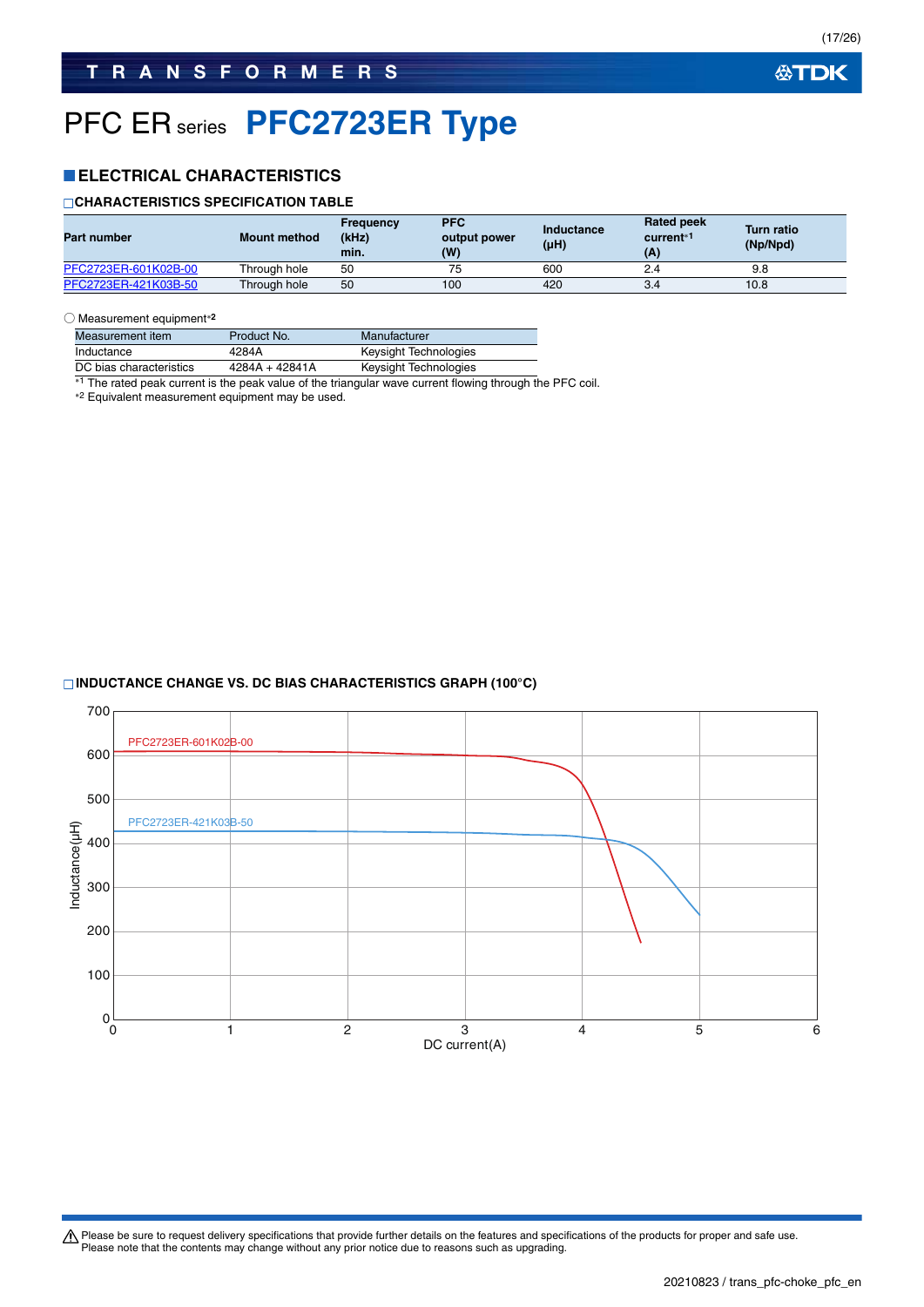### **TRANSFORMERS**

# PFC ER series **PFC3125ER Type**

### **SHAPE & DIMENSIONS**





Dimensions in mm

**RECOMMENDED LAND PATTERN CIRCUIT DIAGRAM** 



Dimensions in mm

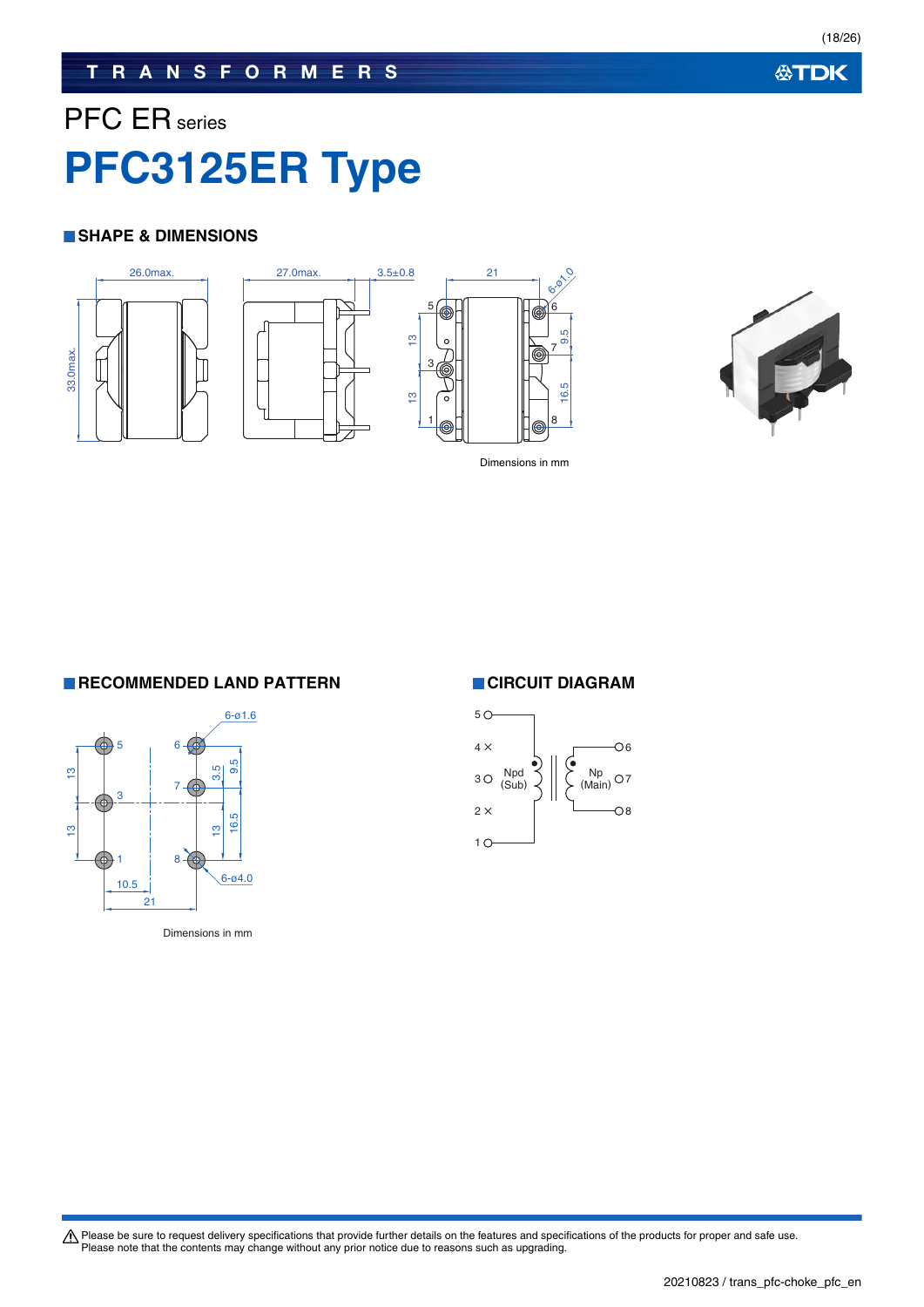# PFC ER series **PFC3125ER Type**

### **ELECTRICAL CHARACTERISTICS**

### **CHARACTERISTICS SPECIFICATION TABLE**

| <b>Part number</b>   | <b>Mount method</b> | Frequency<br>(kHz)<br>min. | <b>PFC</b><br>output power<br>(W) | Inductance<br>(µH) | <b>Rated peek</b><br>current <sup>*1</sup><br>(A) | <b>Turn ratio</b><br>(Np/Npd) |
|----------------------|---------------------|----------------------------|-----------------------------------|--------------------|---------------------------------------------------|-------------------------------|
| PFC3125ER-451K03E-00 | Through hole        | 50                         | 100                               | 450                | 2.7                                               | 10.0                          |
| PFC3125ER-301K05B-00 | Through hole        | 50                         | 150                               | 300                | 4.9                                               | 10.4                          |
| PFC3125ER-231K06B-00 | Through hole        | 50                         | 200                               | 230                | 6.4                                               | 9.0                           |

#### ○ Measurement equipment**<sup>2</sup>**

| Measurement item        | Product No.      | Manufacturer          |
|-------------------------|------------------|-----------------------|
| Inductance              | 4284A            | Keysight Technologies |
| DC bias characteristics | $4284A + 42841A$ | Keysight Technologies |

\*1 The rated peak current is the peak value of the triangular wave current flowing through the PFC coil.

2 Equivalent measurement equipment may be used.

### **INDUCTANCE CHANGE VS. DC BIAS CHARACTERISTICS GRAPH (100°C)**

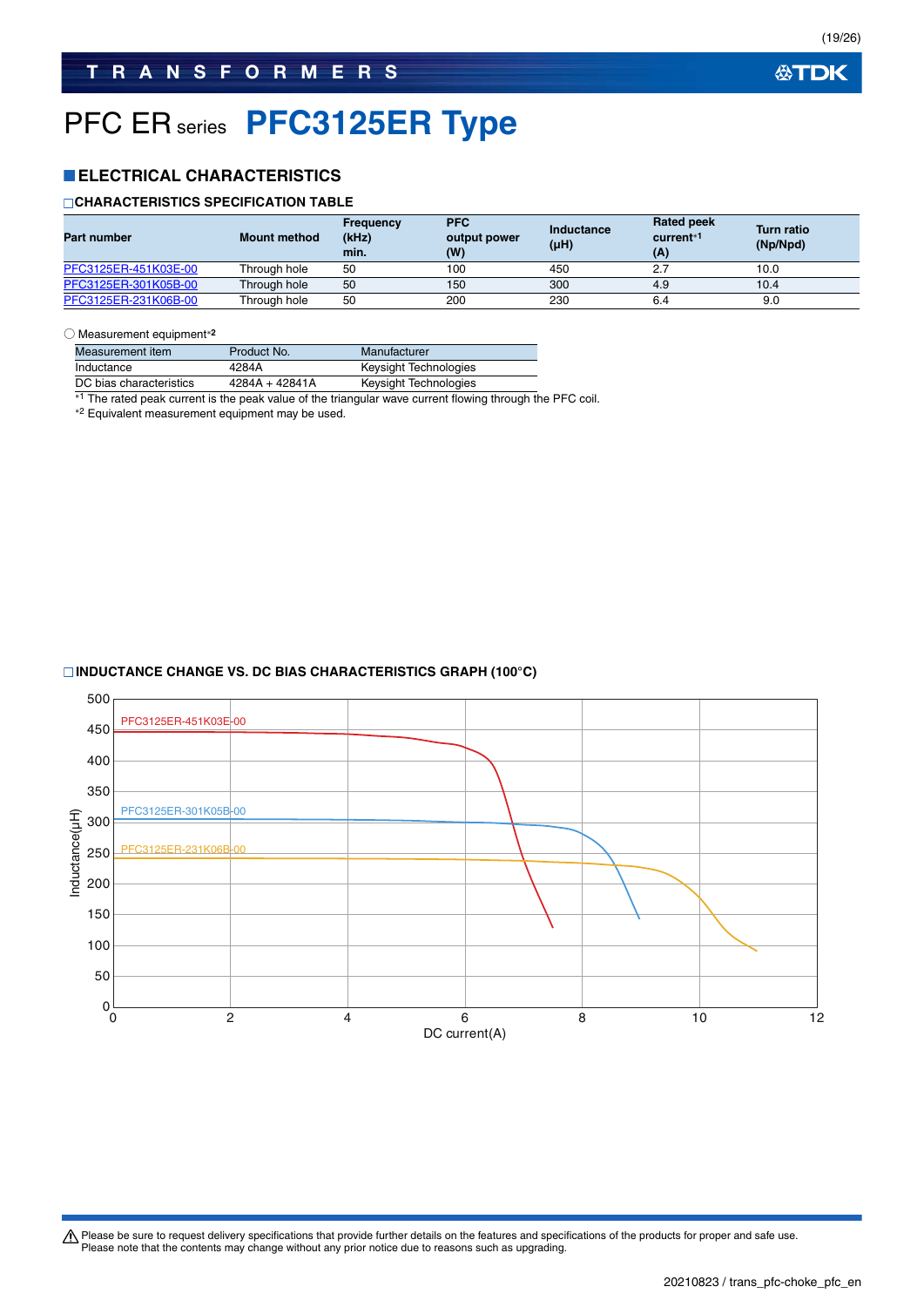### **TRANSFORMERS**

# PFC ER series **PFC3525ER Type**

### **SHAPE & DIMENSIONS**









Dimensions in mm

**RECOMMENDED LAND PATTERN CIRCUIT DIAGRAM** 



Dimensions in mm

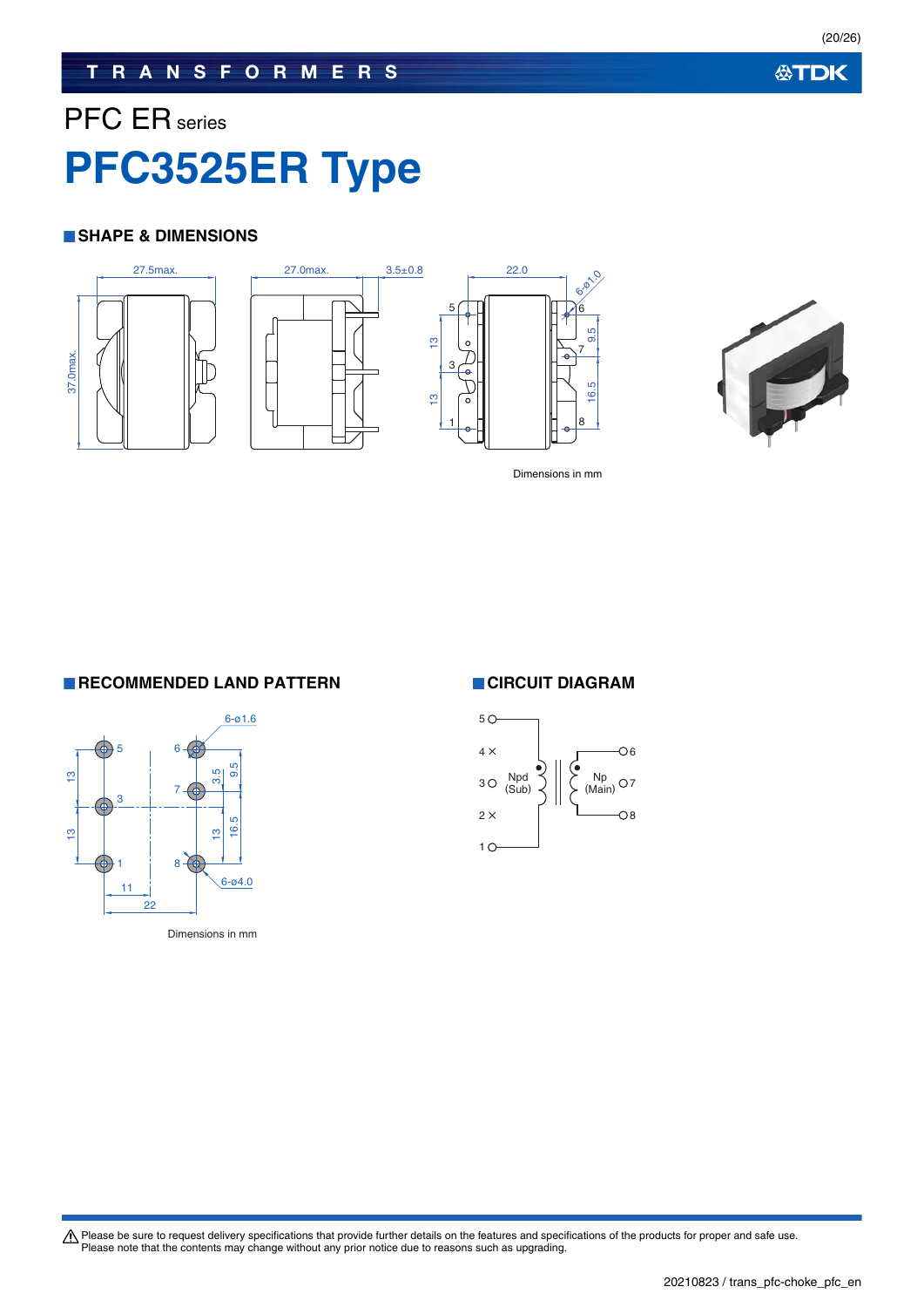# PFC ER series **PFC3525ER Type**

### **ELECTRICAL CHARACTERISTICS**

### **CHARACTERISTICS SPECIFICATION TABLE**

| <b>Part number</b>   | <b>Mount method</b> | <b>Frequency</b><br>(kHz)<br>min. | <b>PFC</b><br>output power<br>(W) | Inductance<br>$(\mu H)$ | <b>Rated peek</b><br>current <sup>*1</sup><br>(A) | <b>Turn ratio</b><br>(Np/Npd) |
|----------------------|---------------------|-----------------------------------|-----------------------------------|-------------------------|---------------------------------------------------|-------------------------------|
| PFC3525ER-301K04E-00 | Through hole        | 50                                | 150                               | 300                     | 4.1                                               | 10.4                          |
| PFC3525ER-231K06E-00 | Through hole        | 50                                | 200                               | 225                     | 5.6                                               | 10.0                          |
| PFC3525ER-181K09B-00 | Through hole        | 50                                | 250                               | 180                     | 9.5                                               | 10.5                          |

#### ○ Measurement equipment**<sup>2</sup>**

| Measurement item        | Product No.    | Manufacturer          |
|-------------------------|----------------|-----------------------|
| Inductance              | 4284A          | Keysight Technologies |
| DC bias characteristics | 4284A + 42841A | Keysight Technologies |

\*1 The rated peak current is the peak value of the triangular wave current flowing through the PFC coil.

2 Equivalent measurement equipment may be used.

### **INDUCTANCE CHANGE VS. DC BIAS CHARACTERISTICS GRAPH (100°C)**

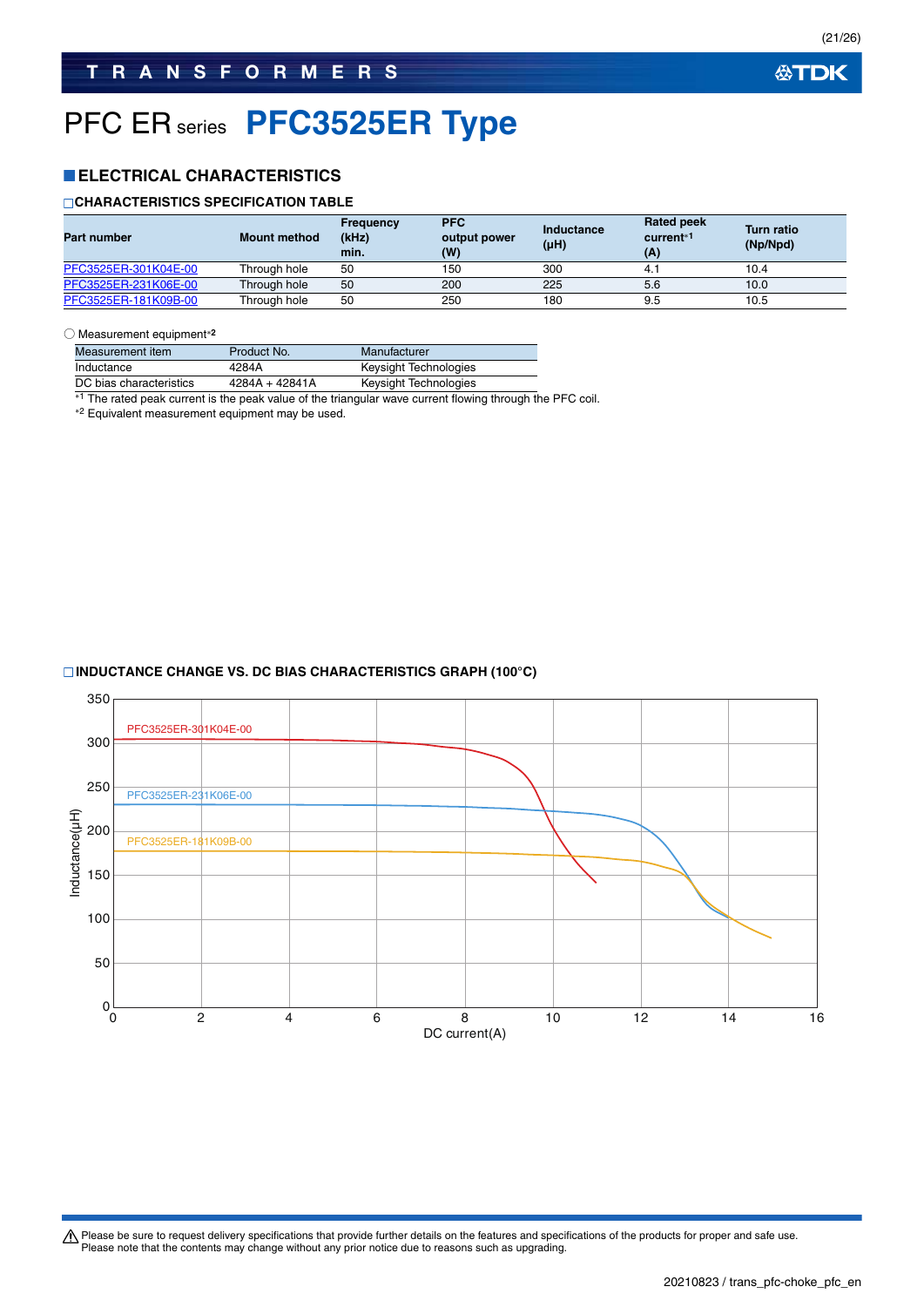## **TRANSFORMERS**

# PFC QN series **PFC3820QN Type**

### **SHAPE & DIMENSIONS**





**RECOMMENDED LAND PATTERN CIRCUIT DIAGRAM** 



Dimensions in mm

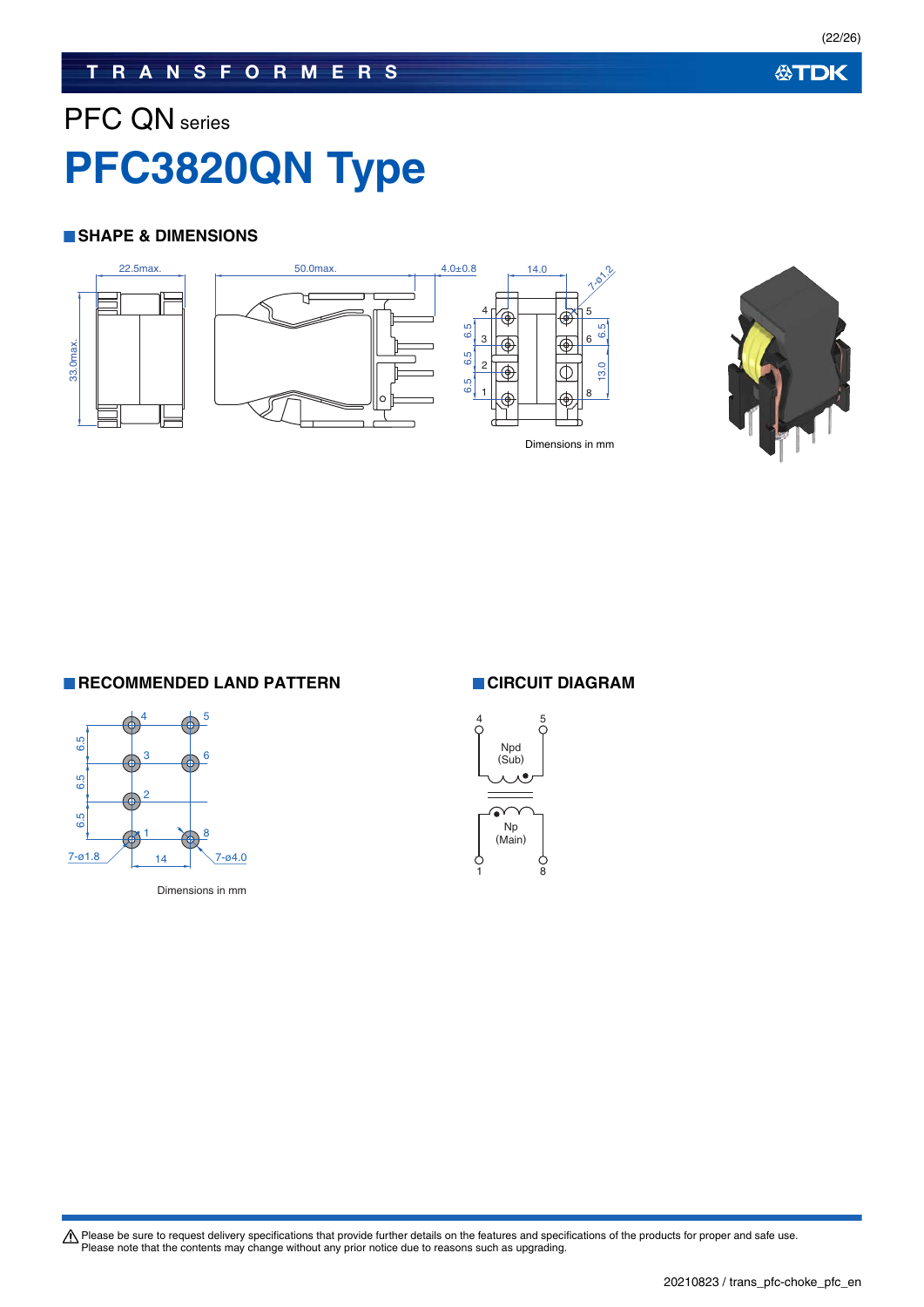# PFC QN series **PFC3820QN Type**

### **ELECTRICAL CHARACTERISTICS**

### **CHARACTERISTICS SPECIFICATION TABLE**

| <b>Part number</b>   | <b>Mount method</b> | Freauency<br>(kHz)<br>min. | <b>PFC</b><br>output power*1<br>(W) | Inductance<br>(µH) | <b>Rated peek</b><br>current <sup>*2</sup><br>(A) | <b>Turn ratio</b><br>(Np/Npd) |
|----------------------|---------------------|----------------------------|-------------------------------------|--------------------|---------------------------------------------------|-------------------------------|
| PFC3820QN-900K11B-00 | Through hole        | 35                         | 800                                 | 90                 |                                                   |                               |

○ Measurement equipment**<sup>3</sup>**

| Measurement item                                                                                                                                                                                                                     | Product No.    | Manufacturer          |
|--------------------------------------------------------------------------------------------------------------------------------------------------------------------------------------------------------------------------------------|----------------|-----------------------|
| Inductance                                                                                                                                                                                                                           | 4284A          | Keysight Technologies |
| DC bias characteristics                                                                                                                                                                                                              | 4284A + 42841A | Keysight Technologies |
| $\blacksquare$ . The contract of the contract of the contract of the contract of the contract of the contract of the contract of the contract of the contract of the contract of the contract of the contract of the contract of the |                |                       |

\*1 Output power at 220 Vac input.

\*2 The rated peak current is the peak value of the triangular wave current flowing through the PFC coil.

3 Equivalent measurement equipment may be used.

### **INDUCTANCE CHANGE VS. DC BIAS CHARACTERISTICS GRAPH (100°C)**

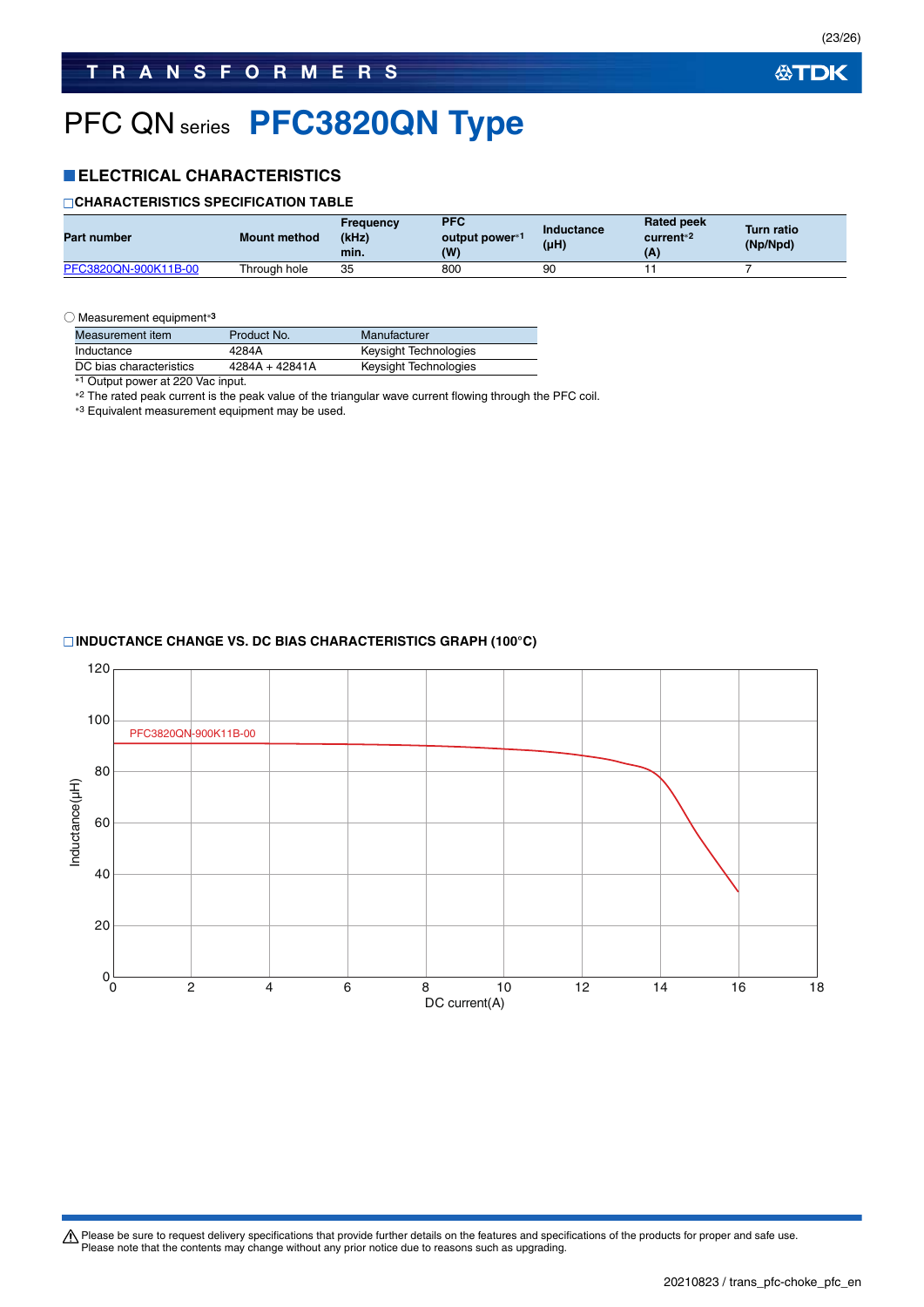## **TRANSFORMERS**

# PFC QN series **PFC3831QN Type**

### **SHAPE & DIMENSIONS**



**RECOMMENDED LAND PATTERN CIRCUIT DIAGRAM** 



Dimensions in mm

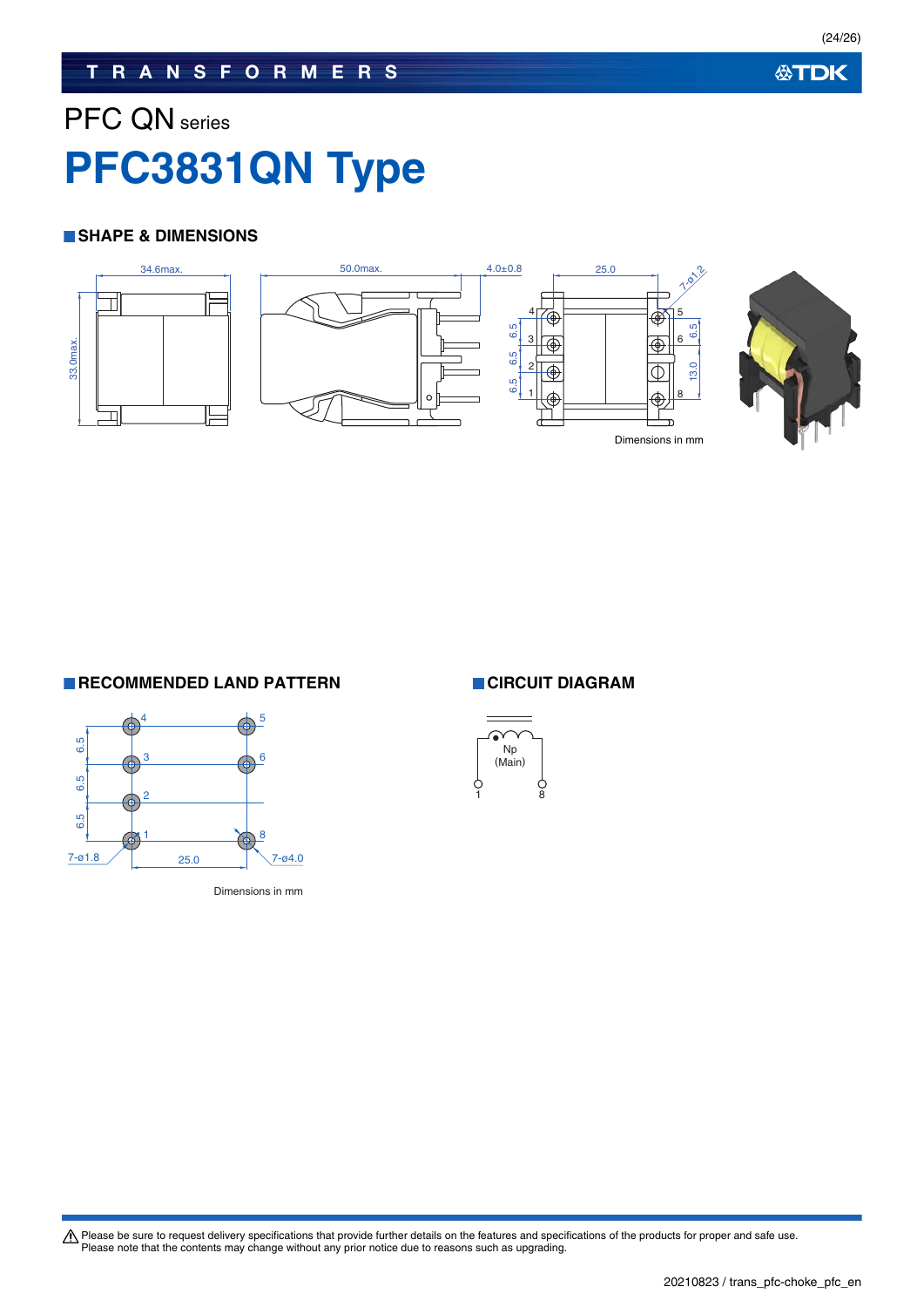# PFC QN series **PFC3831QN Type**

### **ELECTRICAL CHARACTERISTICS**

#### **CHARACTERISTICS SPECIFICATION TABLE**

| Part number          | <b>Mount method</b> | Freauencv<br>(kHz)<br>min. | <b>PFC</b><br>output power*1<br>(W) | Inductance<br>(µH) | <b>Rated peek</b><br>current <sup>*2</sup><br>(A) | <b>Turn ratio</b><br>(Np/Npd) |
|----------------------|---------------------|----------------------------|-------------------------------------|--------------------|---------------------------------------------------|-------------------------------|
| PFC3831QN-351K08B-00 | Through hole        | 50                         | 900                                 | 350                |                                                   |                               |

#### ○ Measurement equipment**<sup>3</sup>**

| Measurement item        | Product No.      | Manufacturer          |
|-------------------------|------------------|-----------------------|
| Inductance              | 4284A            | Keysight Technologies |
| DC bias characteristics | $4284A + 42841A$ | Keysight Technologies |

\*<sup>1</sup> Output power at 220 Vac input.

<sup>2</sup> The rated peak current is the peak value of the triangular wave current flowing through the PFC coil.

\*3 Equivalent measurement equipment may be used.

#### **INDUCTANCE CHANGE VS. DC BIAS CHARACTERISTICS GRAPH (100°C)**